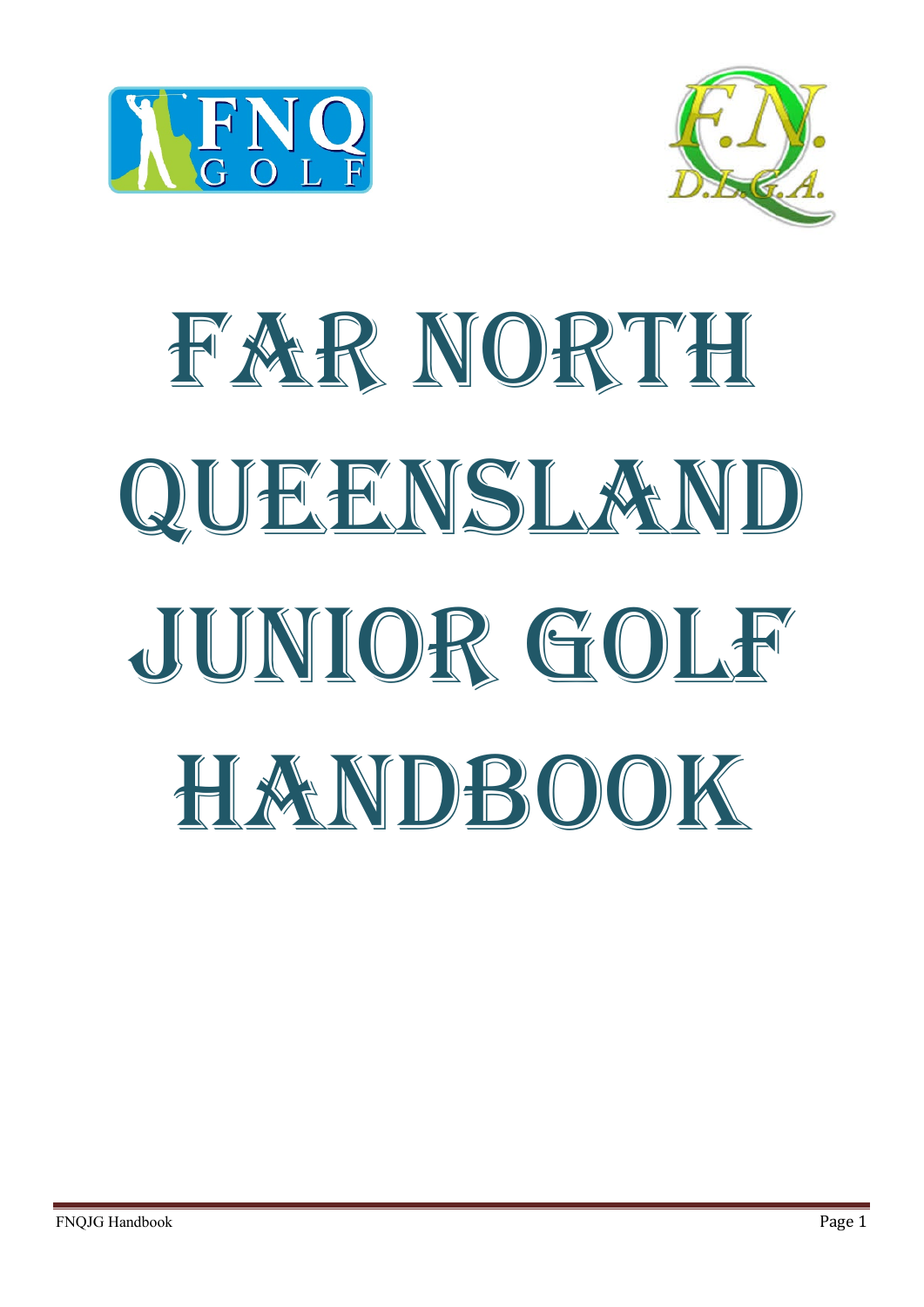### **CONTENTS**

| 1.       | <b>FNQ JUNIOR GOLF HANDBOOK</b><br>Introduction<br>Objective<br>Scope<br>Reviews<br>Correspondence                                                                                                                                                                                                                                                                                                           | Page 3            |
|----------|--------------------------------------------------------------------------------------------------------------------------------------------------------------------------------------------------------------------------------------------------------------------------------------------------------------------------------------------------------------------------------------------------------------|-------------------|
| 2.       | <b>FNQ JUNIOR COMMITTEE</b><br>Junior Golf Coordinator<br>Junior Committee<br>Role of the Committee                                                                                                                                                                                                                                                                                                          | Page 5            |
| 3.       | <b>FNQ JUNIOR GOLF SAFETY</b><br><b>Incident Reporting</b><br>Photographic Policy                                                                                                                                                                                                                                                                                                                            | Page 7            |
| 4.       | FNQ JUNIOR GOLF CODE OF CONDUCT                                                                                                                                                                                                                                                                                                                                                                              | Page 8            |
| 5.<br>6. | FNQ JUNIOR GOLF TOURNAMENTS<br>Tournaments<br>FNQ Junior Golf Opens<br>FNQ Junior Golf Playing Division<br>FNG Junior Golf Open Fee's<br><b>Modified Players</b><br>Novices Full 9 Holes<br>18 Holes Juniors<br>FNQ Junior Challenge Events<br>Conditions of Play<br>Responsibility<br>Being a Good Caddy<br>Junior Golf Etiquette<br><b>JUNIOR GOLF QUEENSLAND TOURNAMENTS</b><br>Greg Norman Junior Master | Page 9<br>Page 13 |
|          | FNQ Junior Jug Inter-District Team<br>Katherine Kirk Classic<br>Gary Player Classic<br>JGQ District Point Challenge                                                                                                                                                                                                                                                                                          |                   |
| 7.       | <b>MYGOLF PROGRAM</b>                                                                                                                                                                                                                                                                                                                                                                                        | Page 16           |
| 8.       | <b>HILLS GOLF ACADEMY</b>                                                                                                                                                                                                                                                                                                                                                                                    | Page 17           |
| 9.       | <b>JGQ REGIONAL DEVELOPMENT PROGRAM</b>                                                                                                                                                                                                                                                                                                                                                                      | Page 18           |
| 10.      | <b>AWARDS</b>                                                                                                                                                                                                                                                                                                                                                                                                | Page 19           |
| 11.      | <b>HANDICAPS</b>                                                                                                                                                                                                                                                                                                                                                                                             | Page 21           |
| 12.      | <b>APPENDIX'S</b>                                                                                                                                                                                                                                                                                                                                                                                            | Page 23 - 37      |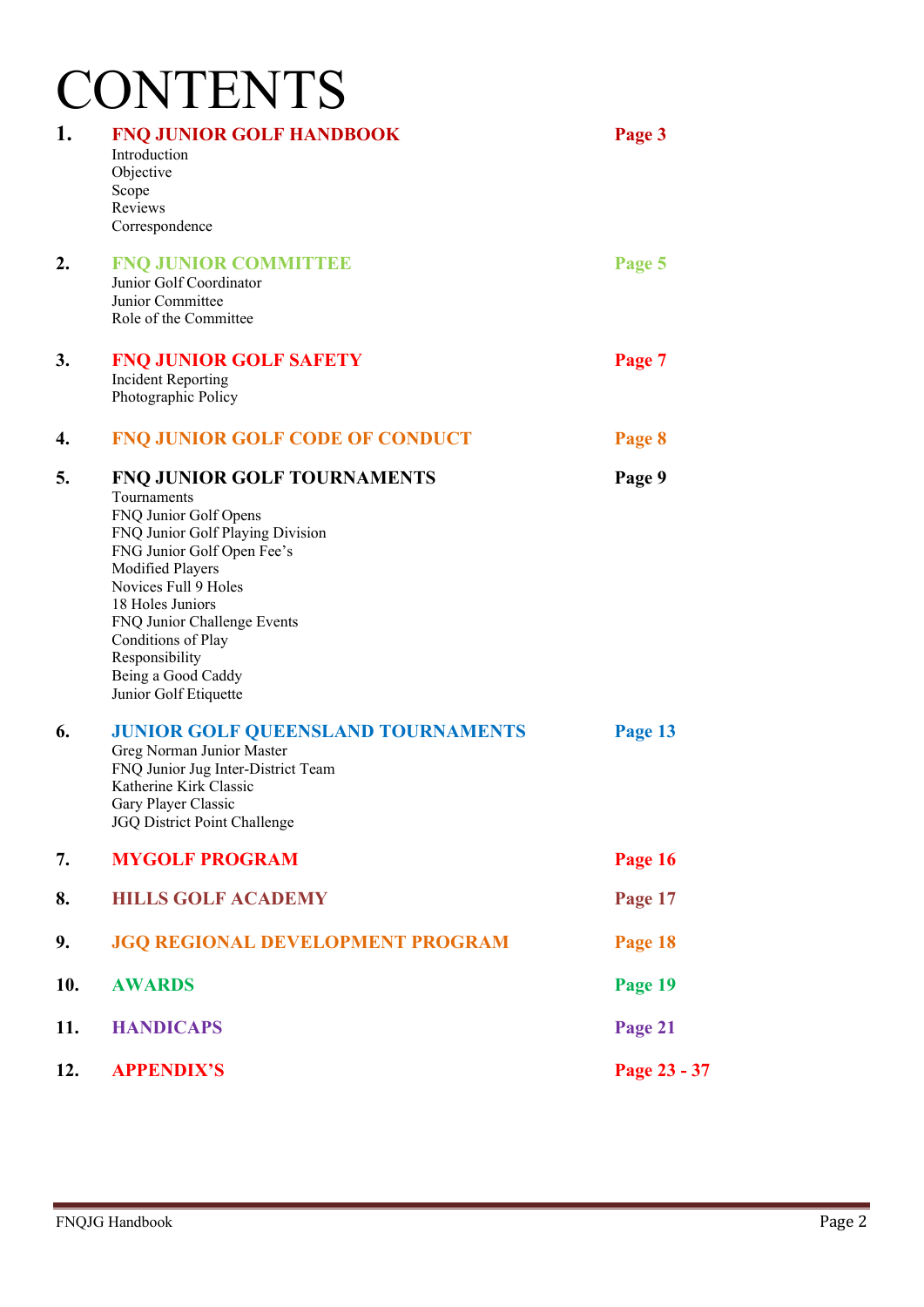# **INTRODUCTION**

1. With ageing Club memberships and the overall decline in golf participation, junior members have never been more important to the future of Golf Clubs. Similarly, never before have children had more variety and opportunity in terms of activities, all competing to occupy their spare time and attract their talent. These factors present a challenge for golf clubs to improve its 'offer' to young people, and encourage them to start and stay in the game.

- 2. There are many reasons why golf is appealing to young people and their parents/guardians:
	- a. Golf welcomes players of all ages and abilities
	- b. Golf is a fun and challenging game, with low risk of injury
	- c. The skill sets required are different in comparison to traditionally popular sports such as netball, rugby and soccer
	- d. Golf can be played as both an individual and team sport
	- e. Golf is a lifelong activity and is suitable for individuals, families, teams and groups
	- f. Golf can provide networking opportunities and can be more social than other sports
	- h. Golf promotes skills and values such as leadership, sportsmanship, communication, selfmanagement, respect, honesty, integrity, responsibility, perseverance and good etiquette
	- i. There are many fantastic role models in Australian Golf at both professional and amateur level in both the men's and ladies' game

#### **OBJECTIVES**

3. This document exists to ensure a quality standard is applied to the duties undertaken by the Far North Queensland Junior Golf and provides information in relation to processes and systems primarily carried out by the Far North Queensland Junior Golf Clubs and associated club officials on behalf of Far North Queensland Golf Association (FNQGA) and Far North Queensland District Ladies Golf Association (FNQDLGA) including:

- a. events run by clubs affiliated with FNQGA and FNQDLGA which require assistance from the Far North Queensland Junior Golf
- b. events run by Junior Golf Queensland which require input from, or liaison with the Far North Queensland Junior Golf
- c. processes and tasks undertaken by the Far North Queensland Junior Golf Clubs to assist the Far North Queensland Junior Golf Sub-Committee with reporting, data collation and record keeping

#### **SCOPE**

4. This document covers all financial junior members of Far North Queensland district clubs that are affiliates of FNQGA and FNQDLGA.

5. This document also covers financial junior members of clubs affiliated with other district bodies whilst participating in events run by clubs affiliated with FNQGA and FNODLGA.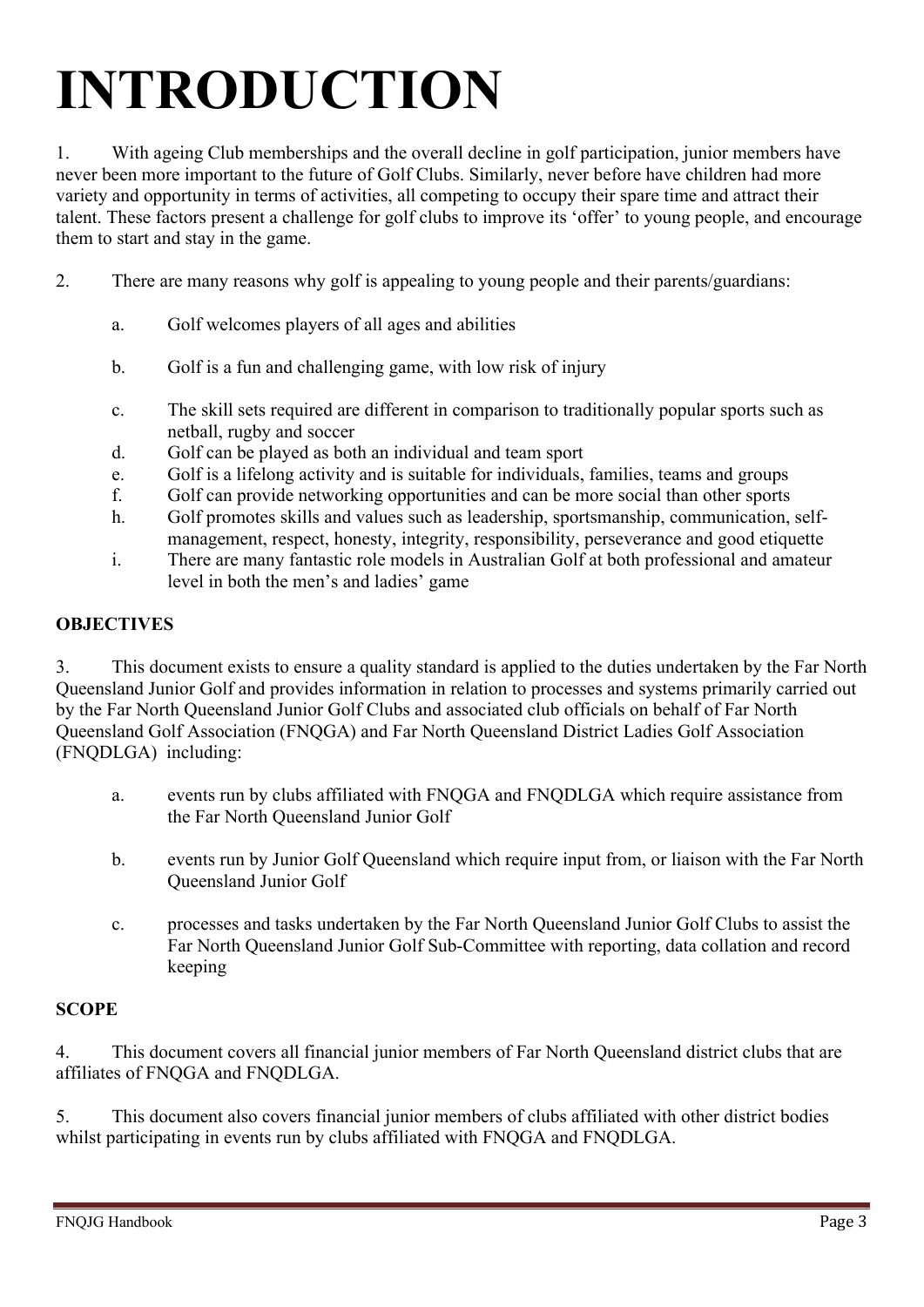#### **REVIEWS**

6. This handbook shall not be amended without consultation and agreement with both Executive Committee from FNQGA and FNQDLGA.

7. This document shall be reviewed annually at both FNQGA and FNQDLGA AGM or as deemed necessary by the Committee.

#### **CORRESPONDENCE**

8. All correspondence should be managed through the email address of [junior@fnqgolf.com.au](mailto:junior@fnqgolf.com.au)

9 A copy of correspondence should be forwarded to both FNQGA and FNQDLGA Secretary where relevant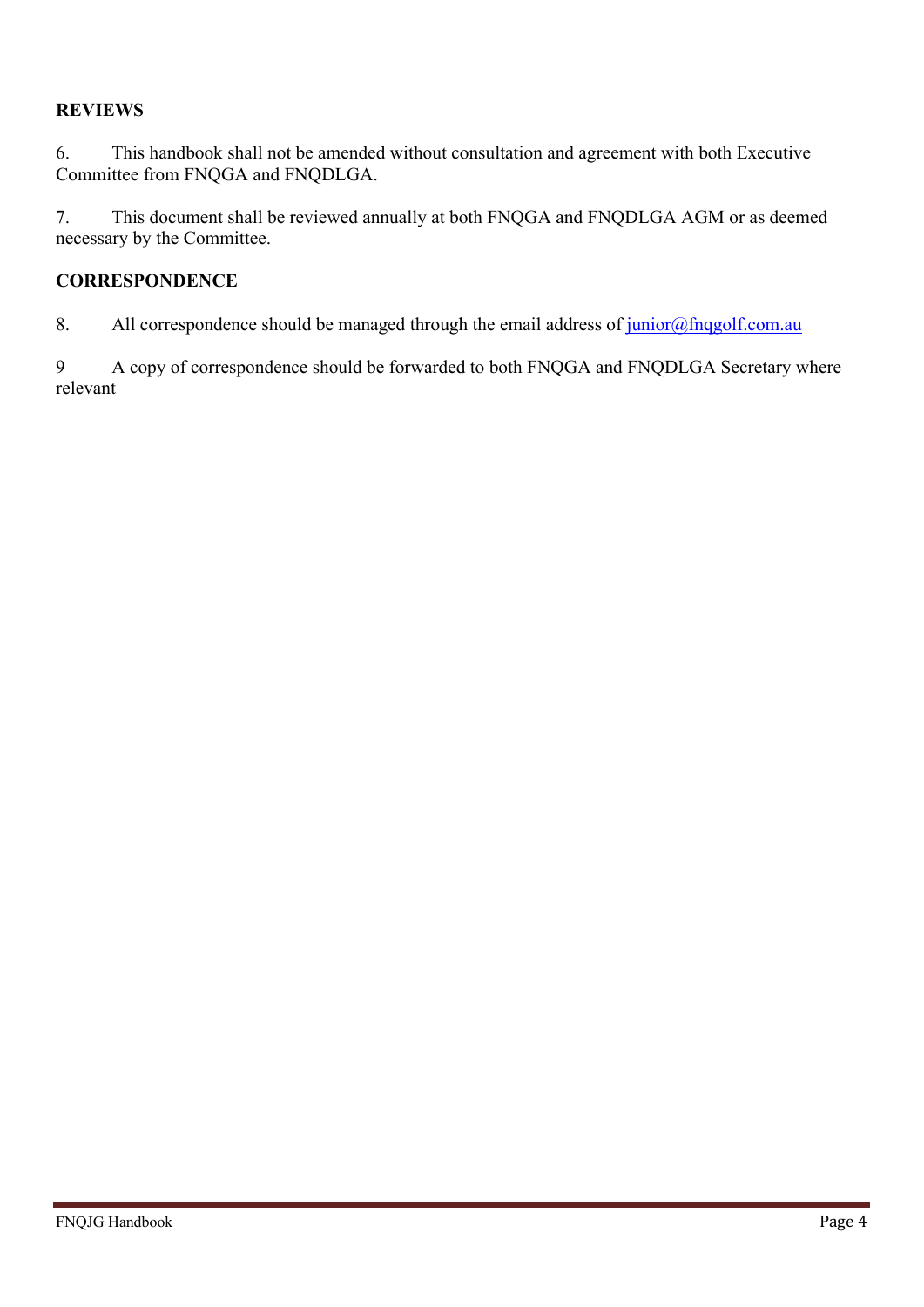### **FNQ JUNIOR GOLF COMMITTEE**

1. The importance of having a structured junior section which includes a Junior Committee and an appropriate number of leaders cannot be over emphasised. It could be damaging for the juniors within the region to have one person solely responsible for junior golf. While that person might be more than capable and possess all the necessary skills, if he or she retires or resigns from the position this may result in a lack of continuity and subsequently the junior section may suffer.

#### **JUNIOR GOLF COORINATOR**

2. Should be someone who is interested in the overall development of juniors within the region. They should have an appreciation for all levels of players from beginner to elite and should not focus their attention on any one group of players. The coordinator will need time to do administration work from early in the year which will include recruiting appropriate committee members and leaders, as well as completing other tasks related to managing the junior within the region. It is recommended that this person be voted onto the committee and possesses the skills and competencies outlined above.

#### **JUNIOR COMMITTEE**

3. Should be made up of a number of people who have an interest in developing the junior within the region, these can be club coordinators, PGA Professionals and parents of active juniors. The size of your committee should no more than four members. It is highly recommended that everyone sitting on the committee should have a defined role.

4. While the Junior Committee will vary in how it functions depending on the demands of each club, below is an outline of the main functions of a Junior Committee:

- a. Promote the ethos and aims of FNQ Junior golf,
- b. Show an interest in growing junior membership, improving the ability and standard of juniors, and facilitate the transition of junior members into full adult membership,
- c. Meet 2 4 times a year,
- d. Draw up a calendar of events for the year in order to ensure plans are made well in advance,
- e. Develop a long-term strategic plan for the development of junior within the FNQ region, and
- f. Liaise with and report to the FNQGA and FNQDLA.

#### **ROLE OF THE COMMITTEE**

5. The role of the FNQ Junior Committee is not to tell clubs what to do but is there to assist with advice.

6. The Far North Queensland Junior Coordinator involves all key stakeholders prior to decisions or recommendations being made.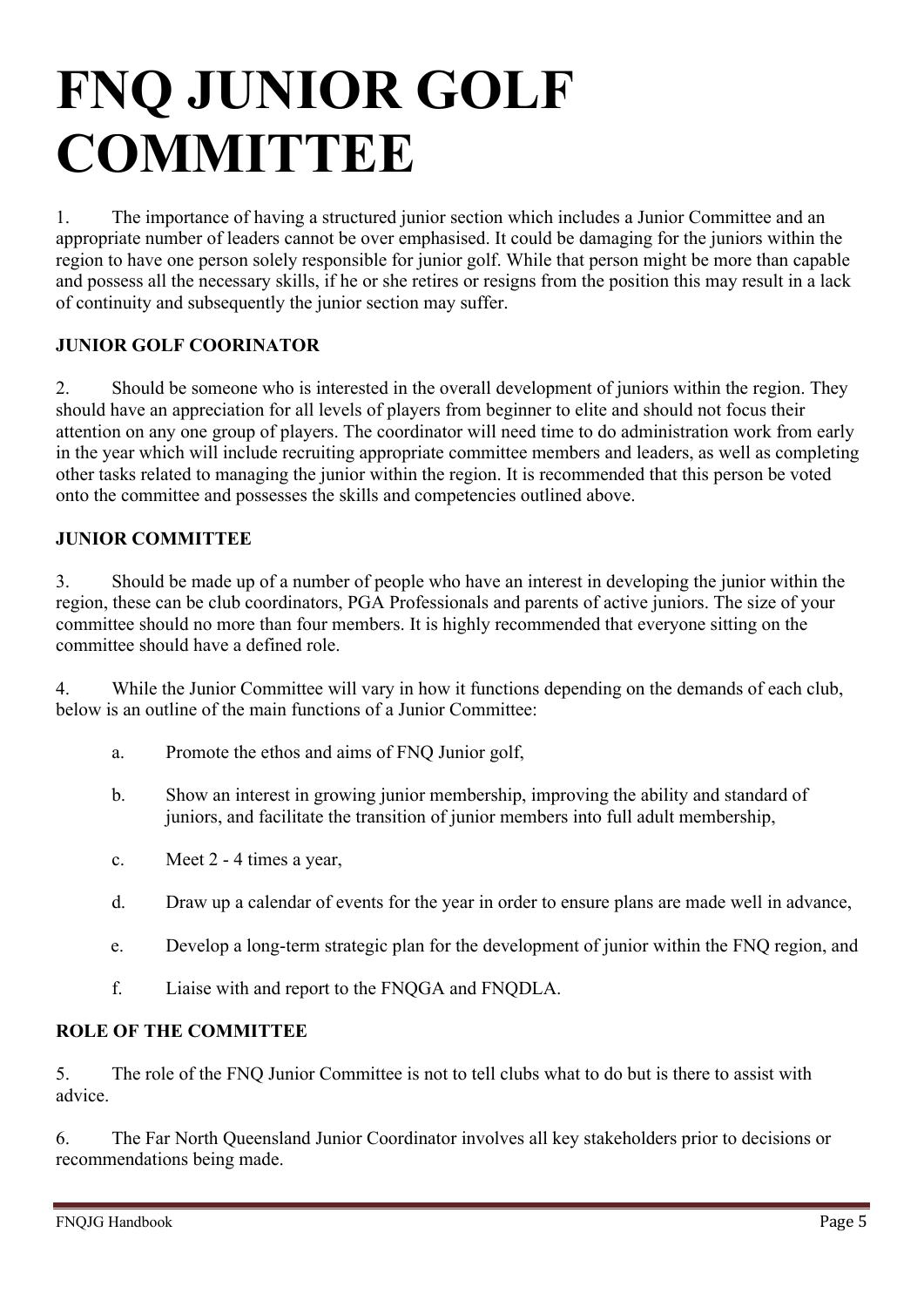7. The FNQ Junior Coordinator/Committee may be consulted in relation to queries or issues which may arise from clubs prior to, during or after hosting junior events.

8. The FNQ Junior Coordinator may also offer advice where he/she sees fit. Any queries or issues that cannot be resolved by the host club after consultation with the FNQ Junior Coordinator/Committee are directed to the FNQGA and FNQDLGA Executive Committee

9. If an issue is encountered that is deemed to be major, it is the responsibility of the club officials and/or the Far North Queensland Junior Coordinator to inform the FNQGA and FNQDLGA Executive Committee.

10. The Far North Queensland Junior Coordinator often acts as the go-between for Far FNQGA, FNQDLGA and district affiliate clubs, Junior Golf Qld and any other relevant bodies in all things related to junior members.

11. The Far North Queensland Junior Coordinator and Club Coordinators must always have junior players' wellbeing and best interests as the number one priority when making, or assisting with making, decisions or recommendations concerning junior golf.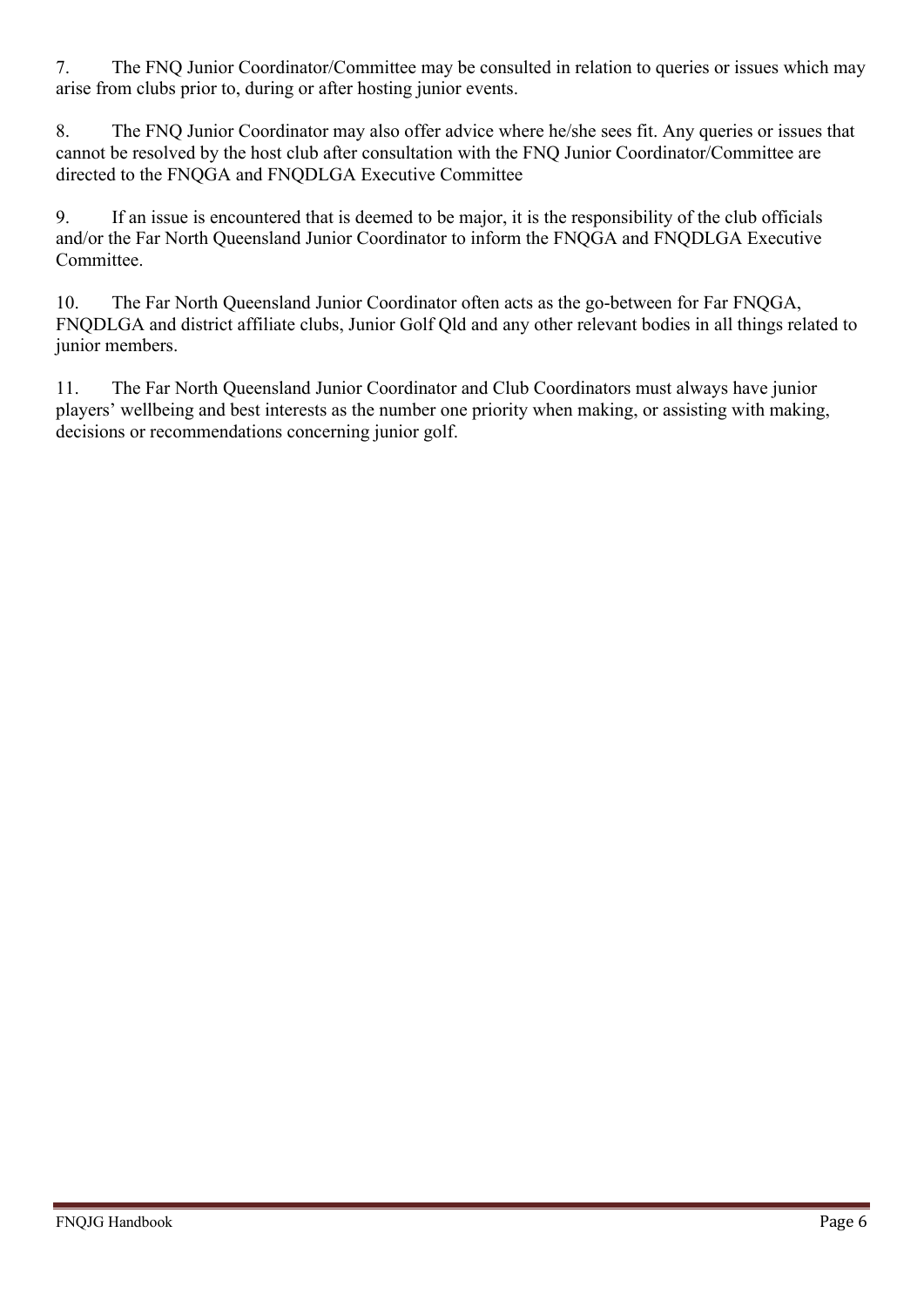# **FNQ JUNIOR GOLF SAFETY**

1. The FNQ Junior Golf safety guidelines are layout in the FNQ Child and Youth Management Strategy document.

2. This document is a guideline and recommendation for clubs in the FNQ region; this is a standalone document and will be issue separately.

#### **INCIDENT REPORTING**

4. All incidents and accidents that happen during a Junior Open or a junior golf event must be reported to FNQGA and FNQDLGA as soon as possible after the event.

5. The FNQ Junior Golf Incident Report form is at Appendix A.

#### **PHOTOGRAPHIC POLICY**

6. FNQGA and FNQDLGA provide support to clubs hosting events through adherence to the photographic policy.

7. The FNQ Junior Golf photographic policy is at Appendix B.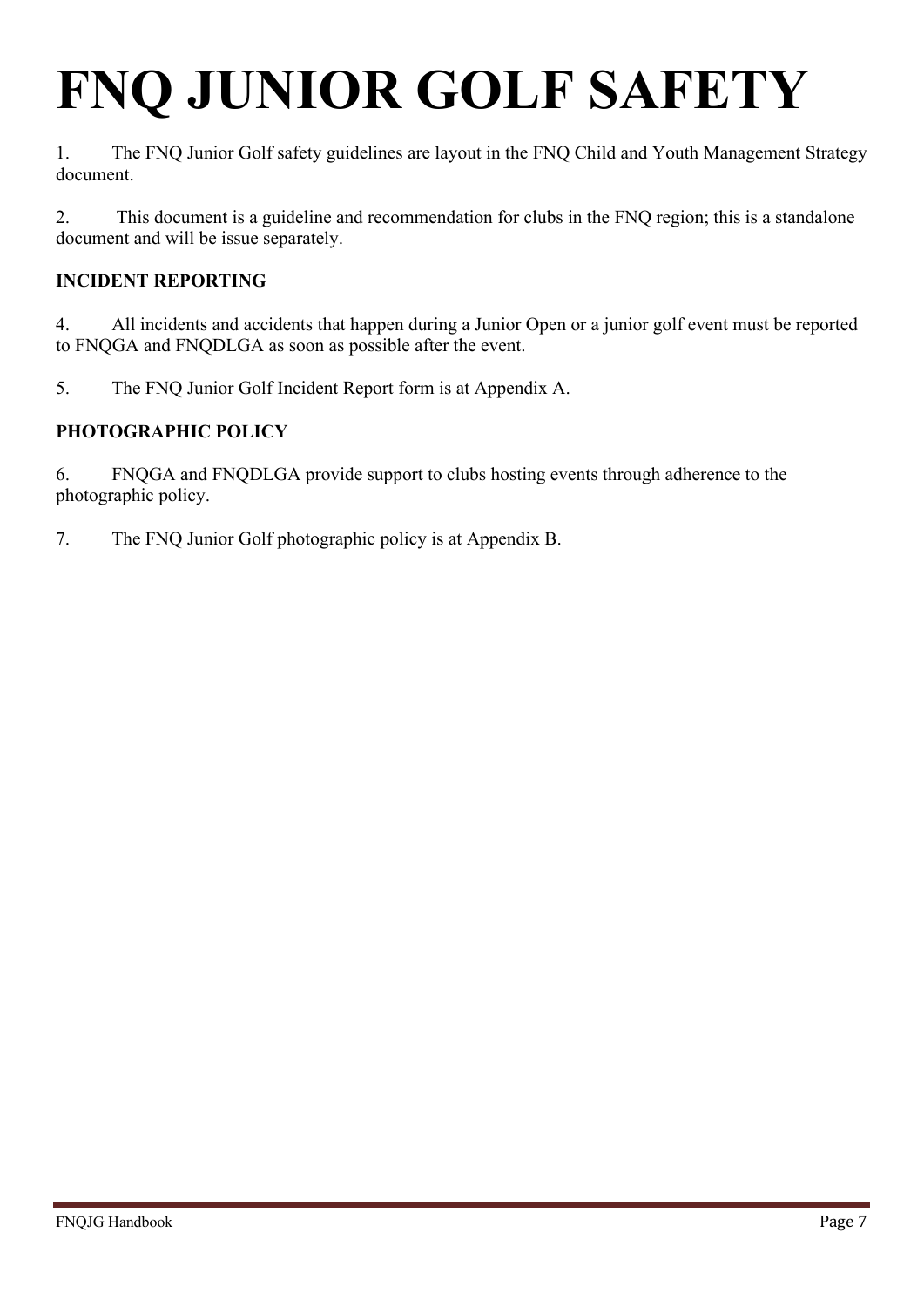# **FNQ JUNIOR GOLF CODE OF CONDUCT**

1. All players taking part in FNQGA and FNQDLGA sanctioned events are subject to the 'Code of Conducts'. As with all such events this Code also applies to all persons playing any part in the event (Player, Parents/Guardians, Spectators or Official). In the case of junior events this would include walkers and others assisting with keeping the event running smoothly.

2. The Code of Conduct for Players, Parents/Guardians, Spectators or Official can be found at Appendix C-E,

3. The Code of conduct for FNQ representative players can be found at Appendix F.

4. Fail to comply with the Code of Conducts for a tournament, could mean removal from the course/Club house holding the junior golf tournament in the first incident. For a second incident could be a ban from all junior golf tournaments.

- 5. Main points to remember from the Code of Conducts are:
	- a. Abuse verbal or otherwise of players, Club/District Officials, parent/guardian or spectators is not permitted. and
	- b. Coaching of players during tournament is not permitted.
- 6. The Code of Conduct can be modified by Junior Clubs to suit their tournaments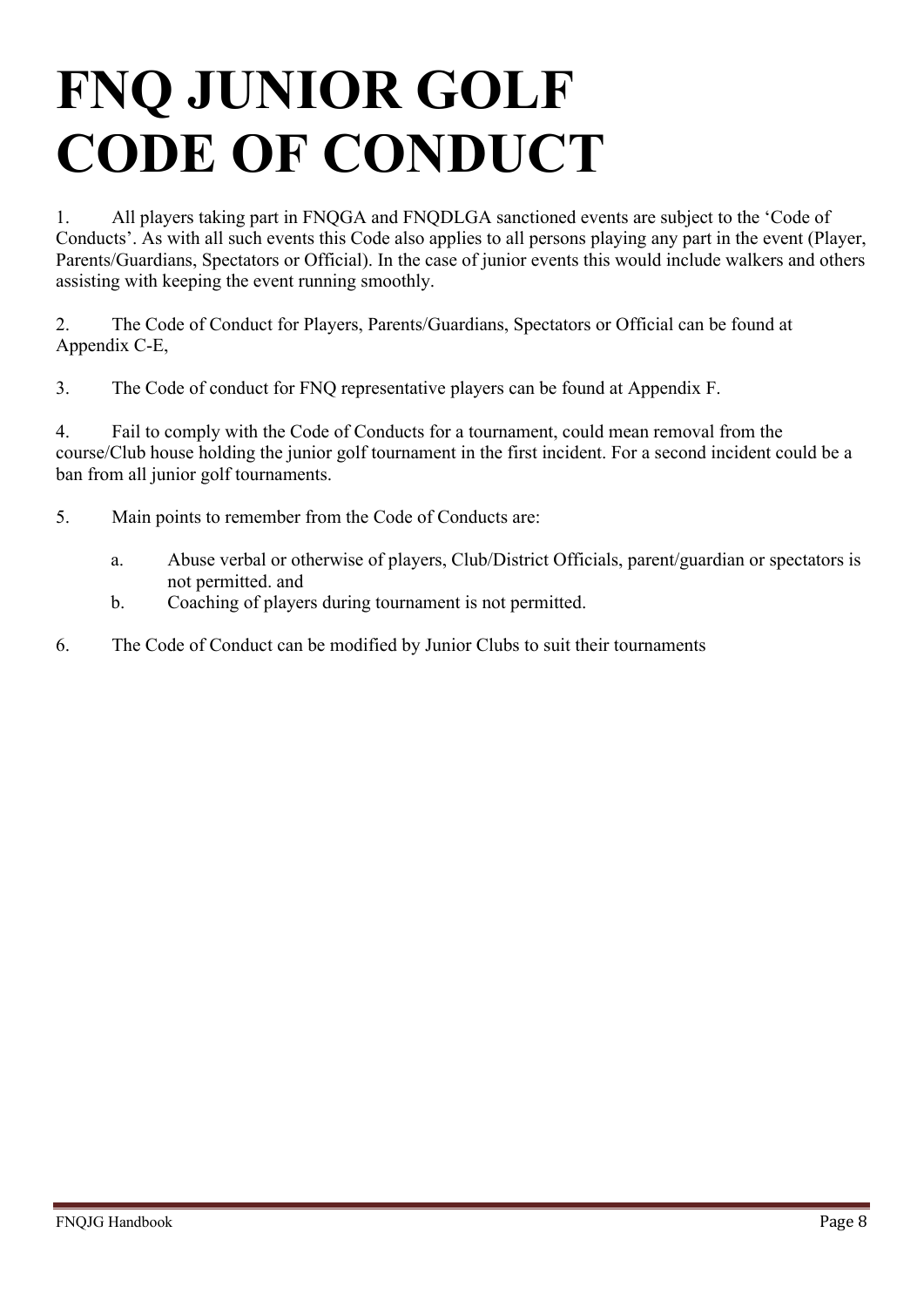# **FNQ JUNIOR GOLF TOURNAMENTS**

1. The FNQ Junior Tournament Calendar is developed in October/November each year by the FNQ Junior Golf Committee for the following year. Once the dates are confirmed with clubs, the calendar is finalised and it is emailed to the FNQ Secretary for information and uploading to the website. The calendar is also provided to JGQ, for inclusion in their calendar.

#### **TOURNAMENTS**

2. All FNQ Golf can hold a junior open event or a junior golf challenge event.

3. Traditionally these tournaments have been held by the following that have a junior golf program (Atherton, Cairns, Half Moon Bay, Innisfail, Mossman, Ravenshoe and Tully).

4. These events are listed on the calendar with links to relevant sites. Clubs are to email their event flyers and information to the FNQ Junior Coordinator/Committee for posting on the FNQ Junior webpage and Facebook and for forwarding to all other affiliate clubs.

#### **FNQ JUNIOR GOLF OPENS**

5. The Junior Opens give juniors within the region the opportunity to play on different courses within FNQ and to meet other juniors from different clubs.

6. All junior golfers within the region are welcome to attend these events. Junior opens are not compulsory however they offer broader experience of competitive golf as well as a great opportunity to play on other courses. Opens are also a good way to meet other players from different Clubs.

7. We also receive invitations to play in Opens outside our region. Details of these are sent to individual clubs. Co-ordinators should display these on their noticeboard.

8. Nomination forms are placed on the junior notice board usually Four/Three weeks prior to an Open and it is up to Parents to nominate their child. Nomination forms must be sent to the hosting club at least one week prior. Late nominations may not be accepted although normally host club will try to help where they can. All nominations must come from their club and include the player's handicap.

#### **FNQ JUNIOR GOLF PLAYING DIVISIONS**

9. Host clubs have the right to decide what division/s will be applicable on the day for modified 3, 6, and 9 Holes, full 9 Holes players, and 18 Hole participants (boys and girls).

10. Further, it is up to the host club's discretion as to whether they include divisions within each of these groups. This will be dependent on the number of nominations received.

11. For 18 hole boys and girls, clubs are advised to state on their flyers that it could be Divisions 1 and 2 or A, B, and C Grade.

12. The recommended split would be: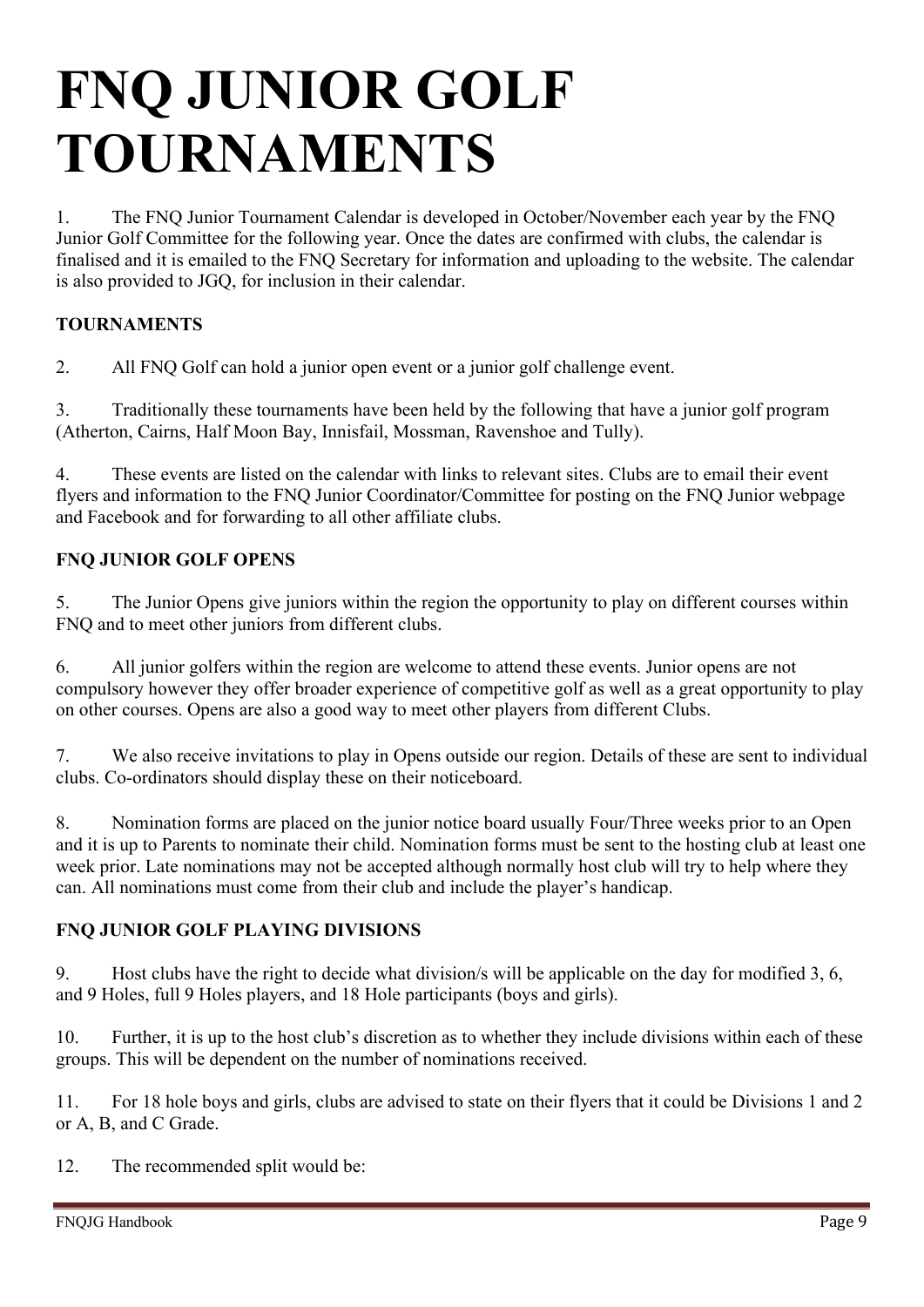- a. Boys: Division  $1: 0 18$  and Division  $2: 19 36$ , or
- b. Boys: A Grade  $0 11$ , B Grade  $12 22$  and C Grade  $22 36$ ,
- c. Girls: Division 1; 0-18 and Division 2;  $19-45$ ,
- d. Girls: A Grade  $0 15$ , B Grade  $16 25$ , and C Grade  $26 45$ .
- 13. The recommended number of participate per division or grade is two players.

14. The grades and division should be based on the junior golf link handicap and not their playing handicap. The reason for this the junior playing handicap will differs from course to course, whereas the golf link handicap will not change a lot.

14. Please note these are recommendations only. Clubs may choose to alter these handicap ranges but are advised to specify what these splits are by indicating them on their flyers and/or nomination forms.

#### **FNQ JUNIOR GOLF OPEN FEES**

- 15. The following fees are set for the year for all junior golf events.
- 16. These will be set each year at the junior golf coordinator meeting for the next year.
- 17. Fees for this year are:
	- a. 18-hole players \$22,
	- b. Novices (9-hole Player Full) \$17,
	- c. Tadpoles (9-hole modified players) \$14,
	- d. Pee Wees (3/6-hole modified players) \$15.
- . 18. These fees are to be review at the FNQ Junior Coordinators meeting each year.

#### **MODIFIED PLAYERS**

19. The modified players, play a modified with PAR 3 between 50 – 100 meters, PAR 4 between 100 – 170 meters, and PAR 5 between 180 – 240 meters.

20. Guidelines for modified course and rules can be found at appendix G.

#### **NOVICE's FULL 9-HOLES**

21. The Novices play full 9-holes from ladies and men's tees. This may change from club to club.

#### **FNQ JUNIOR CHALLENGE EVENTS**

22. These events are design for Novices player and below, however GA junior can also play in these events when their handicap is half.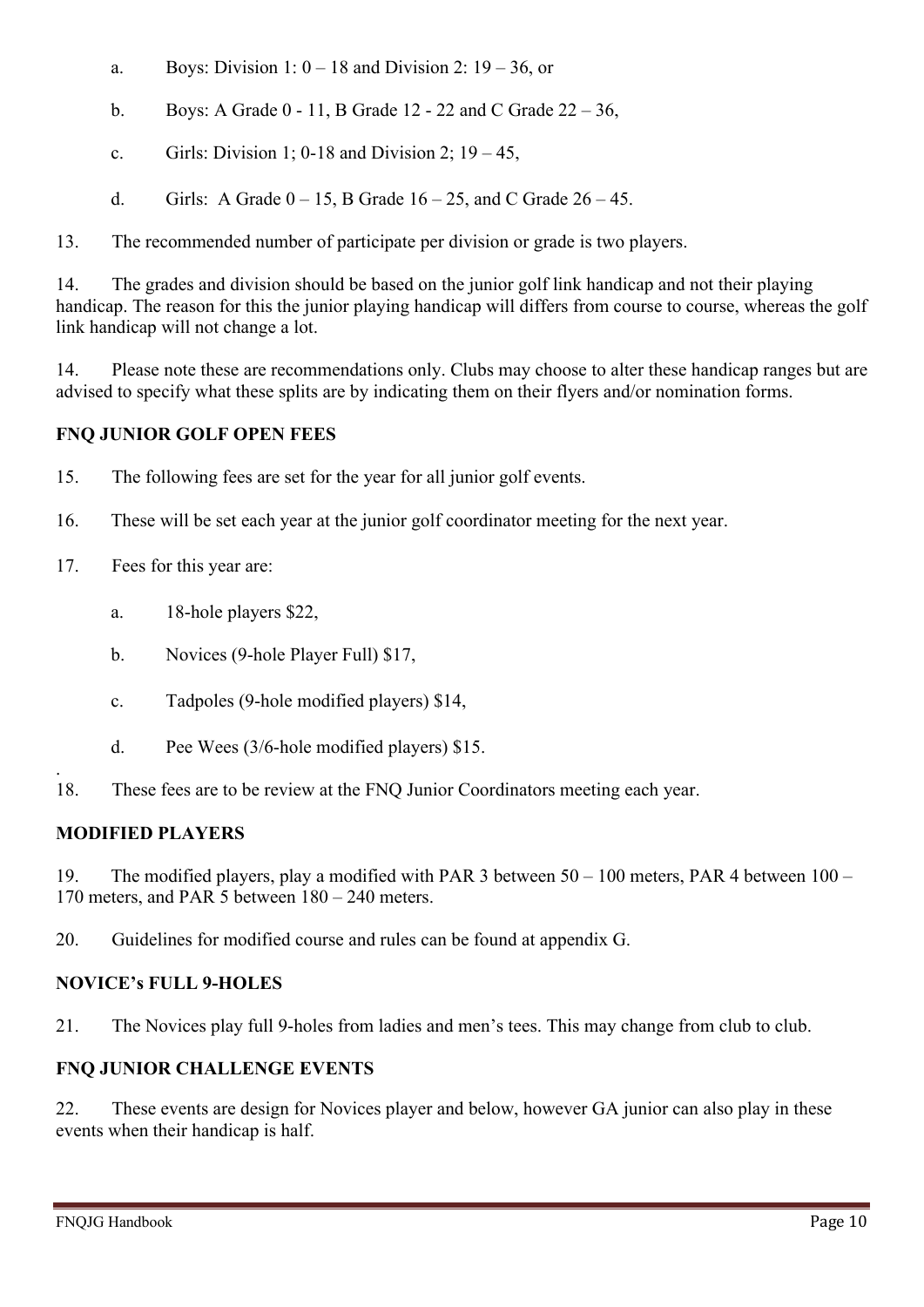#### **CONDITIONS OF PLAY**

23. FNQ junior tournaments Conditions of Play is provided to assist clubs in providing a uniform and structured document for participants. Variables such as dates, Tournament Committee and Handicap limits are noted for each respective club to enter and we welcome any queries that may arise from the construction of conditions for your event.

#### **RESPONSIBILITY**

24. Responsibility for each junior event lies with the hosting affiliate club or body unless otherwise stated. The club's event management, i.e. the Junior Coordinator and/or PGA Professional and/or Junior Committee, hold responsibility for hosting events in accordance with the rules of golf.

25. Clubs are to provide an event flyer with details of the events four weeks prior to the event date, if possible and six if holding a Greg Norman Junior Master Qualifying event.

26. Where possible a draw is to be completed at least 48 hours prior to the event to assist travel planning for parents.

27. The draw is to be structured so that the 18 Holes and lesser grade players finish at around the same time.

28. Provide lunch for each entrant, including a soft drink.

29. Display results on a white board or similar at the conclusion of the event.

30. Ensure that player's scorecards are sent or given to the relevant Junior Coordinators, not mailed to Clubs.

31. Send full results of the event containing details of each player to the FNQ Junior Coordinator/Committee, via FNQGA and FNQDLGA emails address within 7 days.

- 32. Supply official walkers with scoring sheets/cards.
- 33. When clubs are hosting a Junior Golf event, they should consider the following:
	- a. separate divisions for boys and girls,
	- b. divisions graded where numbers permit,
	- c. quality prizes suitable for the age/division of players being awarded,
	- d. recommended prizes in each division including, but not limited to:
		- i. Gross Winner,
		- ii. Nett Winner,
		- iii. Gross Runner-up,
		- iv. Nett Runner-up,
			- v. NTP, and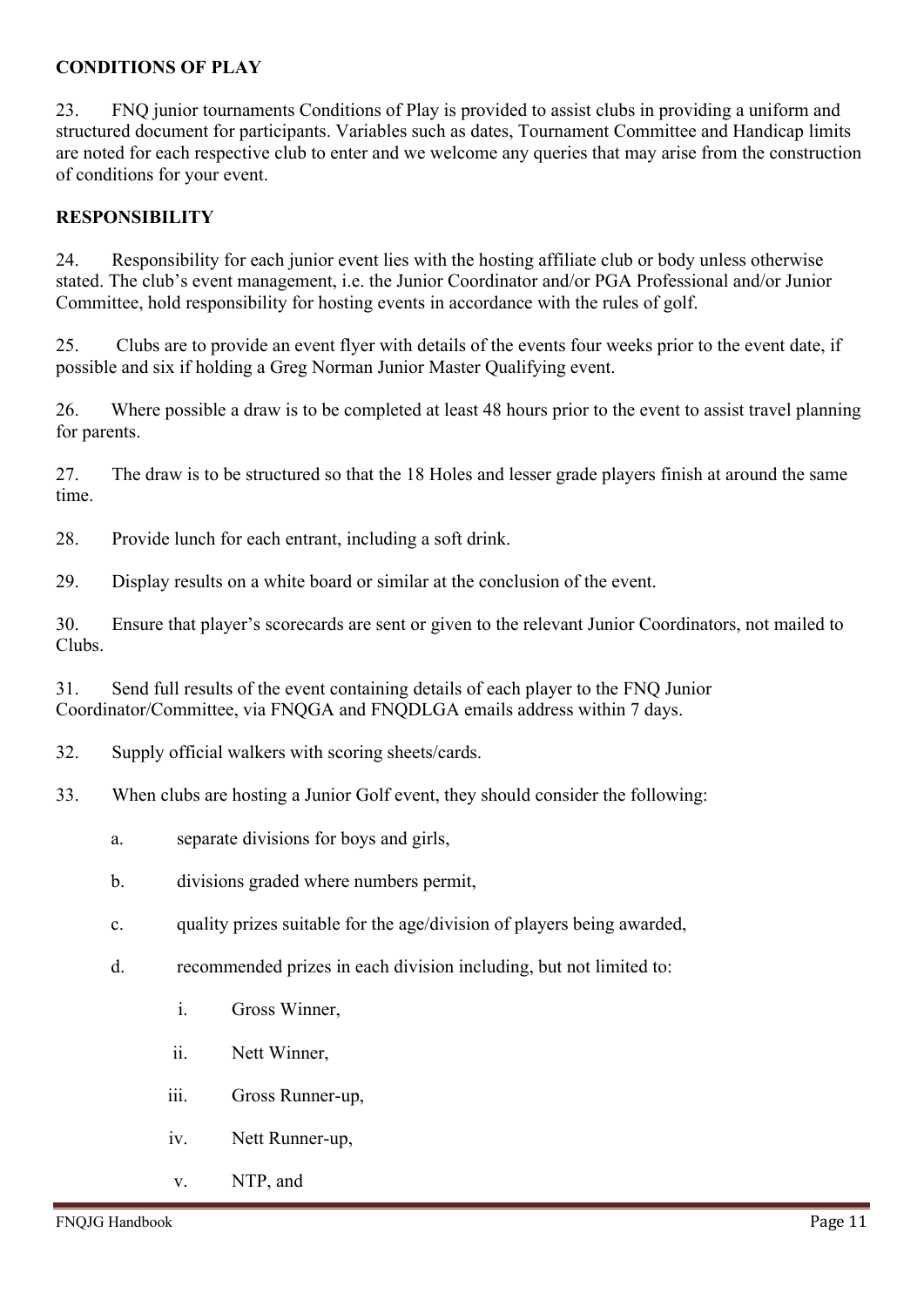- vi. Longest Drive.
- 34. Players can only win one prizes, unless it is the NTP or Longest Drive.

#### **BEING A GOOD CADDY**

26. The FNQJG requires caddies for players below the age of 10 and, although not required for older players, parent caddies are prevalent in all FNQ Junior tournaments. This section gives some ideas on how to be a good parent caddy.

27. The first thing to understand is that being a dad or mom on the bag can be extremely rewarding but most certainly not an easy thing to do! You get to experience all the joy, fun, frustration and despair that naturally comes with any competitive golf. More information on being a good caddy can be found in appendix H.

#### *Knowing how to stop being a parent and start being a caddy is key to a happy "on course" relationship with your child.*

#### **JUNIOR GOLF ETIQUETTE**

28. Golf's code of behaviour is known as etiquette. It ensures safety is maintained, the course is looked after and that golf is played in a fun friendly environment. Below are some general tips to good golf etiquette.

- e. Safety Check that you and others are safe before swinging your club.
- f. Consideration Always considers others whether playing partners and caddies, other competitors, officials, the course or the general public.
- g. Play Play without delay and within the rules. Always consider the general courtesies of golf i.e. Keeping still while other players are playing or being prepare to play your shot.
- h. Priority- If you are holding up the group behind, call them through. General rule: Keep up with the group in front not immediately in front of the group behind.
- i. Bunkers- Enter and leave the bunker from the lowest point. Always smooth out the bunker after playing from it or walking through it.
- j. Divots- Always replace divots and repair any damage you may make.
- k. Practice Swings- **No more than two practice swings.** Quiet- Be quiet while other people prepare & play shots.
- l. Shake hands- At the end of play shake hands with the other players  $&$  Caddies.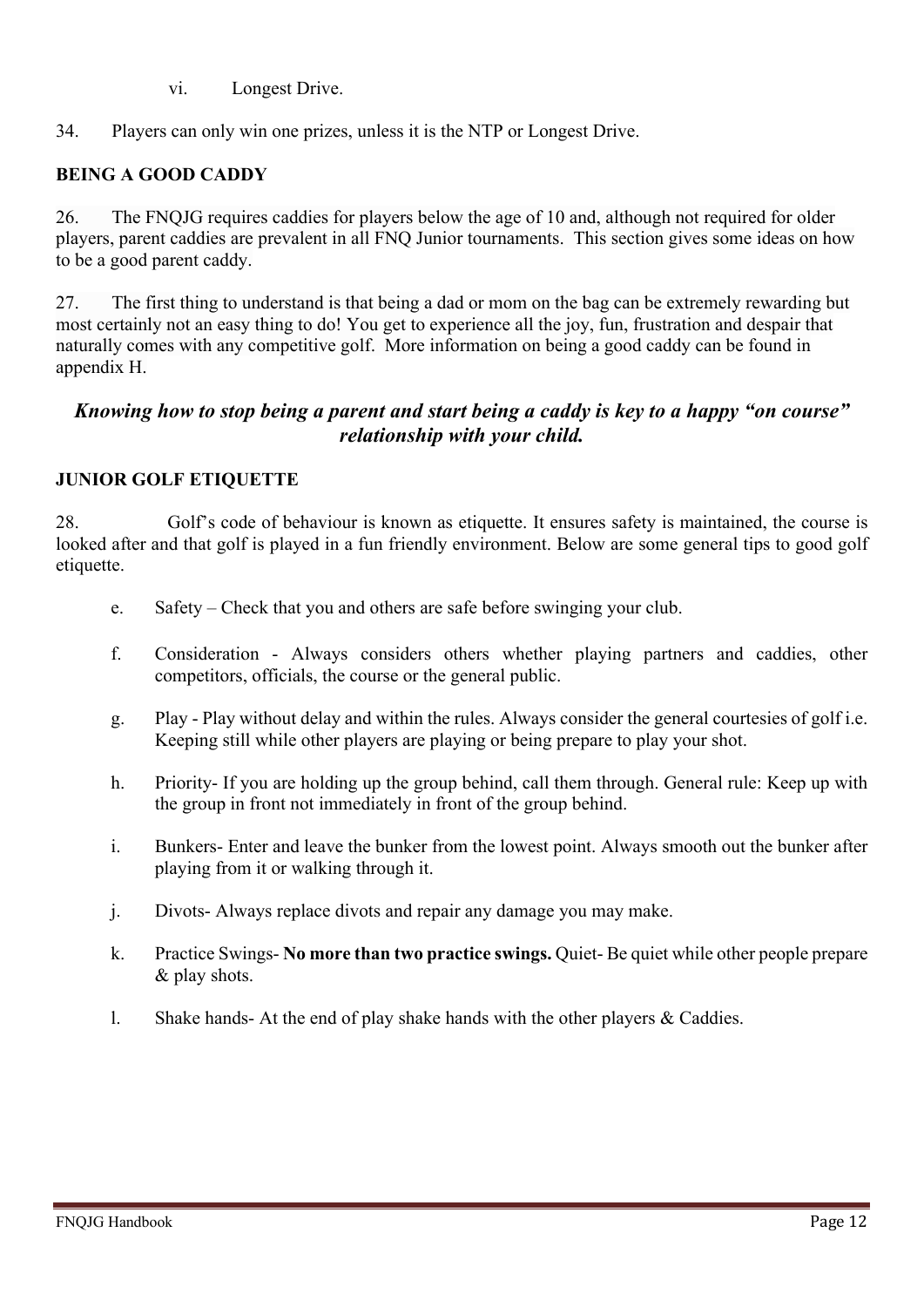# **JUNIOR GOLF QUEENSLAND TOURNAMENTS**

- 1. Junior Golf Queensland host a number of tournaments throughout QLD and FNQ.
- 2. These tournaments included the following:
	- a. Greg Norman Junior Master Tournament and qualifying events,
	- b. Junior Jug (girls),
	- c. Katherine Kirk Classic for girls,
	- d. Gary Player Classic for boys,
	- e. Queensland Boy's and Girl's Amateur, and
	- f. District Points Challenge Event.

#### **GREG NORMAN JUNIOR MASTERS (GNJM)**

3. The Greg Norman Junior Masters is a JGQ tournament which requires players to qualify before being invited to participate. FNQ district is offered three open qualifier events each year.

4. All scores for all players from the qualifier events must be sent to JGQ to determine who has qualified. The host club must send all scores from qualifying events to the FNQJC within a one-week timeframe for on-forwarding to JGQ. Players must be financial members of JGQ to be eligible to qualify. Players who qualify are listed in the event details on the website and are sent an invitation to register online.

5. The GNJM includes a district team event. JGQ request each district to nominate one female and one male representative to participate in the team event.

6. The FNQJC selects district representatives taking all the following personal criteria into consideration:

- a. age,
- b. golf link history / handicap,
- c. behaviour,
- d. attitude,
- e. achievements, and
- f. participation in district events.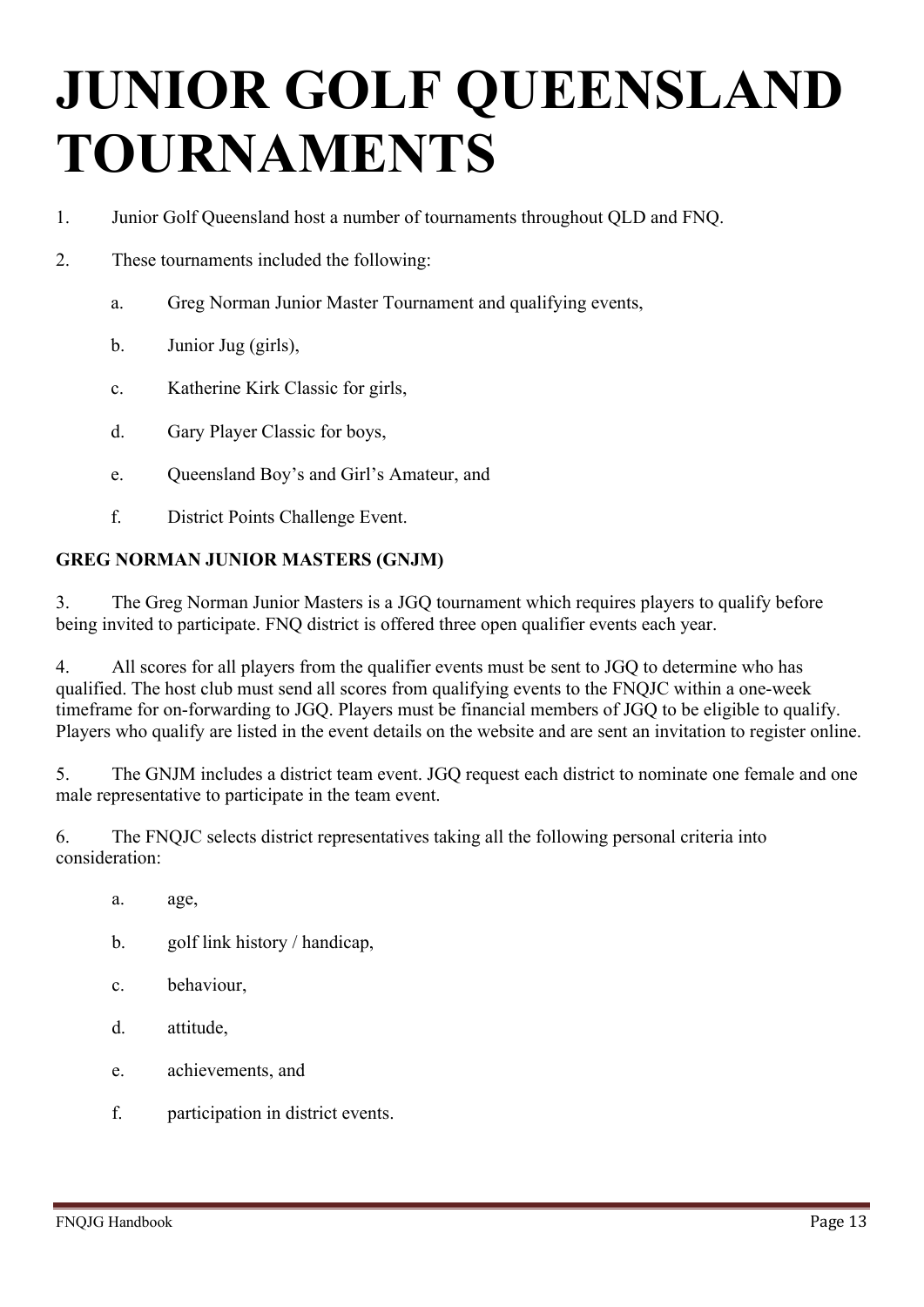7. The FNQ Committees is to be consulted on the representatives selected prior to the players being notified of their selection. Once agreed, the players are notified and if they accept, their names are provided to JGQ.

#### **FNQ JUNIOR JUG INTER-DISTRICT TEAM**

8. The Junior Jug is conduct in conjunction with Katherine Kirk and is a 54 hole net event.

9. The team consists of 3 junior female players plus 2 adult female officials.

#### **KATHERINE KIRK CLASSIC**

10. The Katherine Kirk Classic is an Australian Girls Ranking Even open to female golfers under the age of 21 years. It is played over 54-hole stroke play in 3 age division. It is conducted by [Golf Queensland.](http://www.golfqueensland.org.au/)

- a. 15 Years and under,
- b. 16 17 Years, and
- c. 18 20 Years.

11. FNQ juniors' girls are required to self-nominate for this event, all relevant information is on the JGQ website.

#### **GARY PLAYER CLASSIC**

12. The Gary Player Classic is an Australian Boys' Ranking Event open to male golfers under the age of 21 years. It is played over 72-holes stroke play at Pacific Golf Club in 3 age divisions:

- a. 15 Years and under,
- b. 16 17 Years, and
- c. 18 20 Years.
- 13. Entrants must satisfy the following age and handicap criteria:
	- a. 15 Years & Under, GA Handicap limit 18.4,
	- b. 16–17 Years, GA Handicap Limit 10.4, and
	- c. 18-20 Years, GA Handicap Limit 6.4.

14. The criterion for FNQ Gary Player Classic team (five players and two officials) selection is layout in the FNQ Golf Association hand book and includes the below:

- a. Register for the FNQ Golf Association Junior Golfer of the Year,
- b. Participate in the Following FNQ Golf Association events, and
	- i. Two Senior Open events plus the FNQ Championship.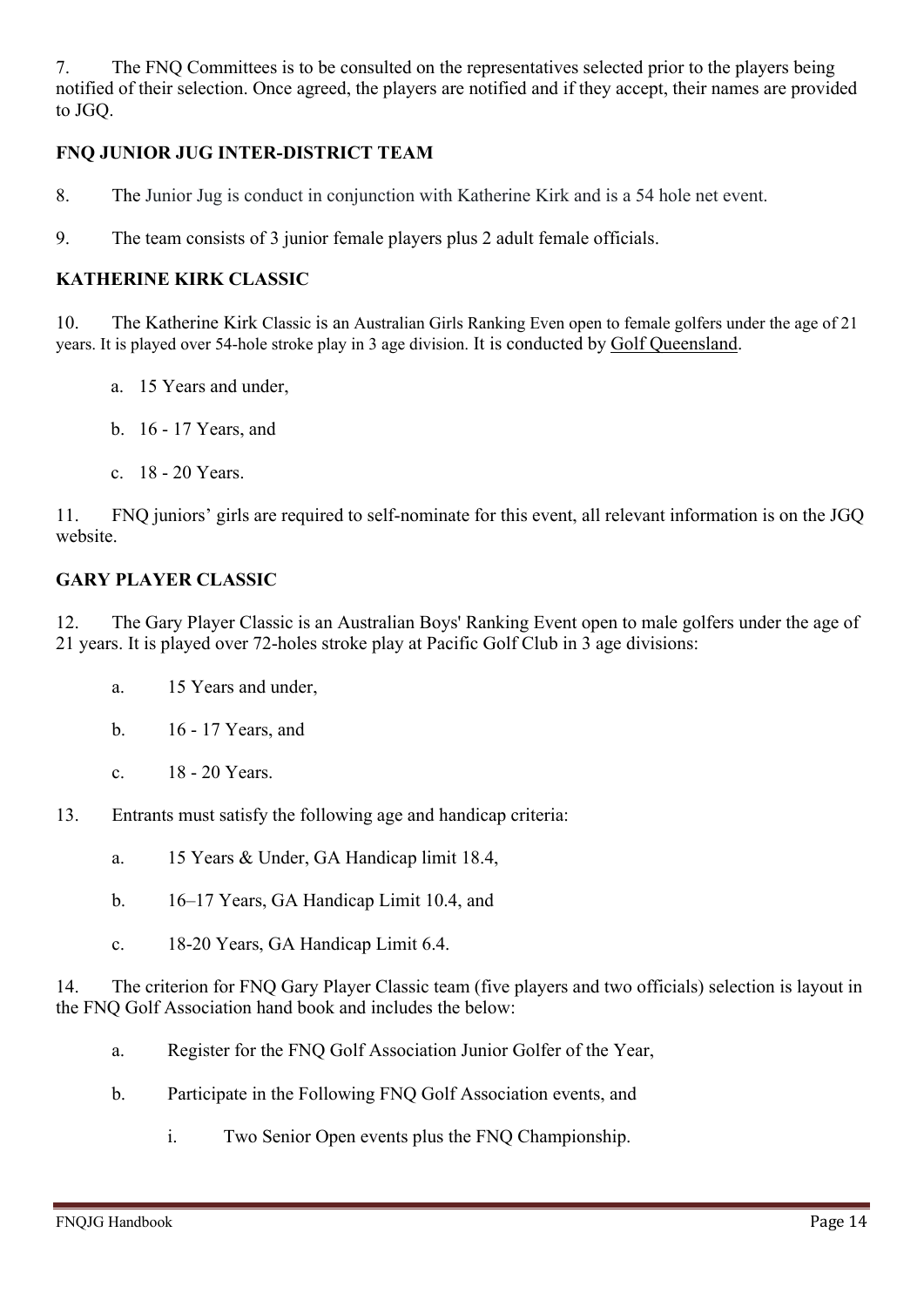15. Player will be identified for selection as early as April after the closing date for FNQ Golf Association Junior Golfer of the Year.

16. If a Junior as not register for the Gary Player Classic within five days off registration opening for the Gary Player Classic, then they will be drop from the team.

17. The reason for this is so FNQ can start to book flights, accommodation and hire cars for the team and officials.

18. FNQ Golf Association will pick up the cost for flights, accommodation and hire car for the five junior players and two officials.

#### **JGQ DISTRICT POINTS CHALLENGE EVENT**

19. The Junior Golf Queensland (JGQ) District Points Challenge is a series of events (5 per District) which have been nominated by participating Districts of Golf Queensland. The Points Challenge Series is open 18 Hole GA and Novice (9 Full Holes) Juniors only. They need to be a paid member of a club in that district and a financial member of Junior Golf Queensland.

20. Points are allocated according to where participants finish in the field after each event. Points will only be awarded from the time the junior becomes a financial member of JGQ.

21. After each series has been completed, an overall winner and runner-up in both the boys' and girls' divisions for 9 and 18 holes will be determined.

22. JGQ provide the prizes for the JGQ District Points Challenge, these prizes will be awarded at the final Junior FNQ tournament.

23. The Boys and Girls JGQ District Points Challenge winners will represent Far North Queensland at the District Points Challenge final held in conjunction with Greg Norman Junior Master Tournament.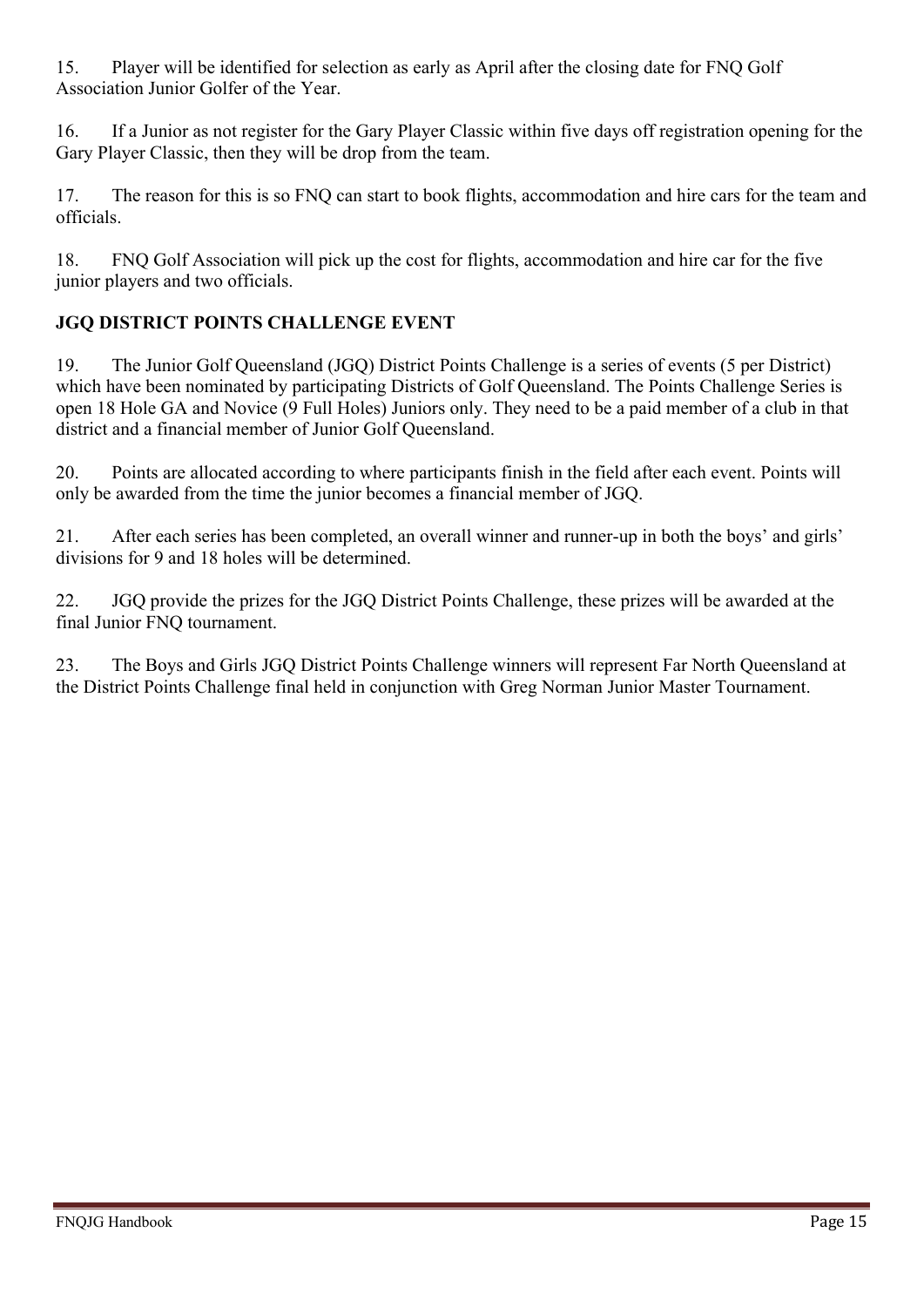# **MYGOLF PROGRAM**

1. MYGOLF is Australia's national junior introductory program to develop and promote participation in golf. A 10-week introductory program to the sport, the MYGOLF program is designed for 5 to 12-year old's and is the major driver of junior golf participation in Australia.

2. Through the MYGOLF program, we aim to increase participation and engagement in golf by children, and provide a fun, accessible and satisfying introduction to the sport of golf by promoting skills development, as well as the social and fun aspects of the sport, to the wider community.

3. The Atherton, Cairns, Half Moon Bay and Ravenshoe Golf Clubs conduct My Golf programs.

4. The district can also request a My Golf camp to be conduct over three days; this is normal conduct by JGQ PGA coaches.

5. More information and locations of MYGOLF programs can be found on the MYGOLF website.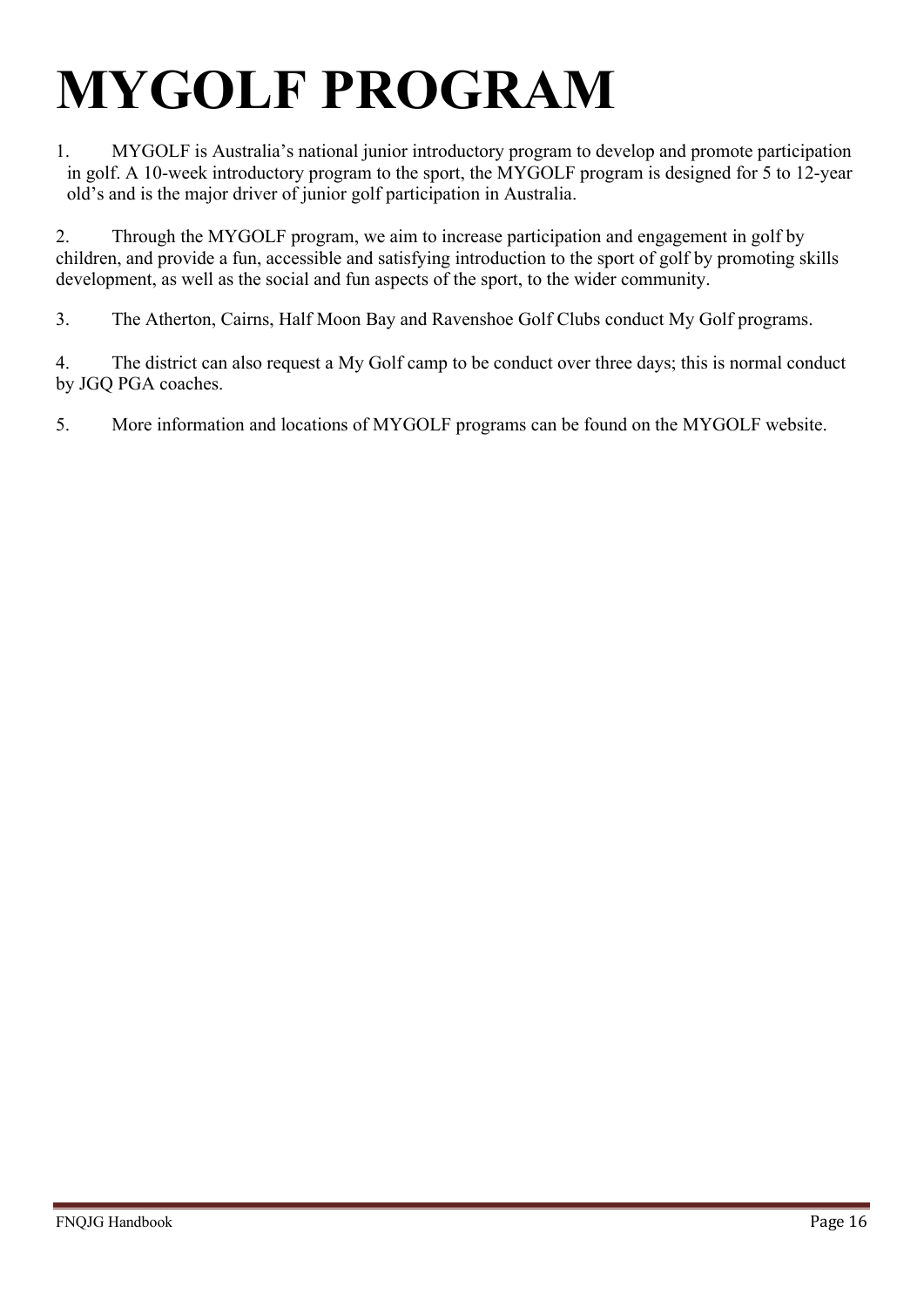# **HILLS GOLF ACADEMY**

1. Hills International Golf Academy conducts a 5 days coaching camp during the school holiday period September/October.

2. The FNQGA and FNQLDGA are invited to send two representatives (1 boy & 1 girl) down for the camp.

3. They are blessed with cutting edge technology (such as Trackman and Putt lab) and high-quality coaches that is not always available in certain Districts, the Academy felt it was their way to help promote the game of golf within this great State of ours.

4. The nominated players will reside at the Hills dormitory during the camp and will be provided all meals. During the camp, attendees will go through a series of skills testing and data gathering as well as some information on technique, rules, and game plan strategies which will be conducted by the Hills coaching staff members who are all well respected PGA professionals.

5. A schedule of the camp will be sent out to the district prior to the start day. Players are requested brings along a USB device, we can download all data gathered (Trackman, Putt lab and skills test results) for them to take back to their coach. During the last two days of the camp, the players will compete in the Hills Junior Classic which is a Greg Norman Masters open qualifier for the SEQDGA District.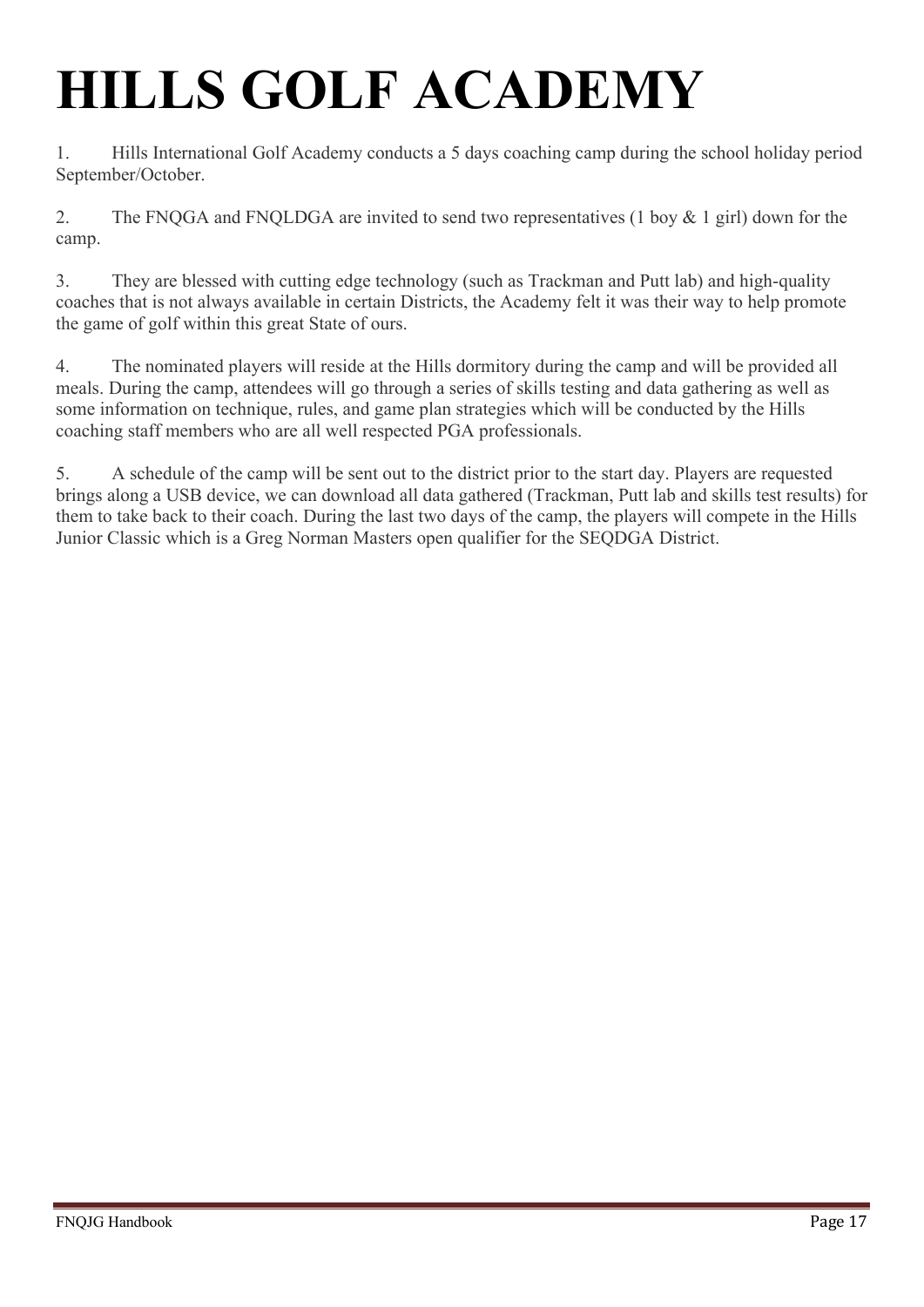# **JGQ Regional Development Program**

1. Junior golfers located in FNQ Region will have the opportunity to access specialised coaching from Queensland State Coach/PGA Professional.

2. Parents and participating juniors will also learn about Queensland's Participation Pathway and Talent Identification process.

3. Participating juniors will have fun, acquire new skills, have autonomy and interact with like-minded junior golfers.

4. Juniors need to have an official GA handicap of 25 or less and be a member of a golf club within FNQ District and be aged between 12 and 17 years of age

5. Be a financial member of JGQ to access the program free of charge. If you are not a financial member of Junior Golf Queensland, there will be a cost for the program.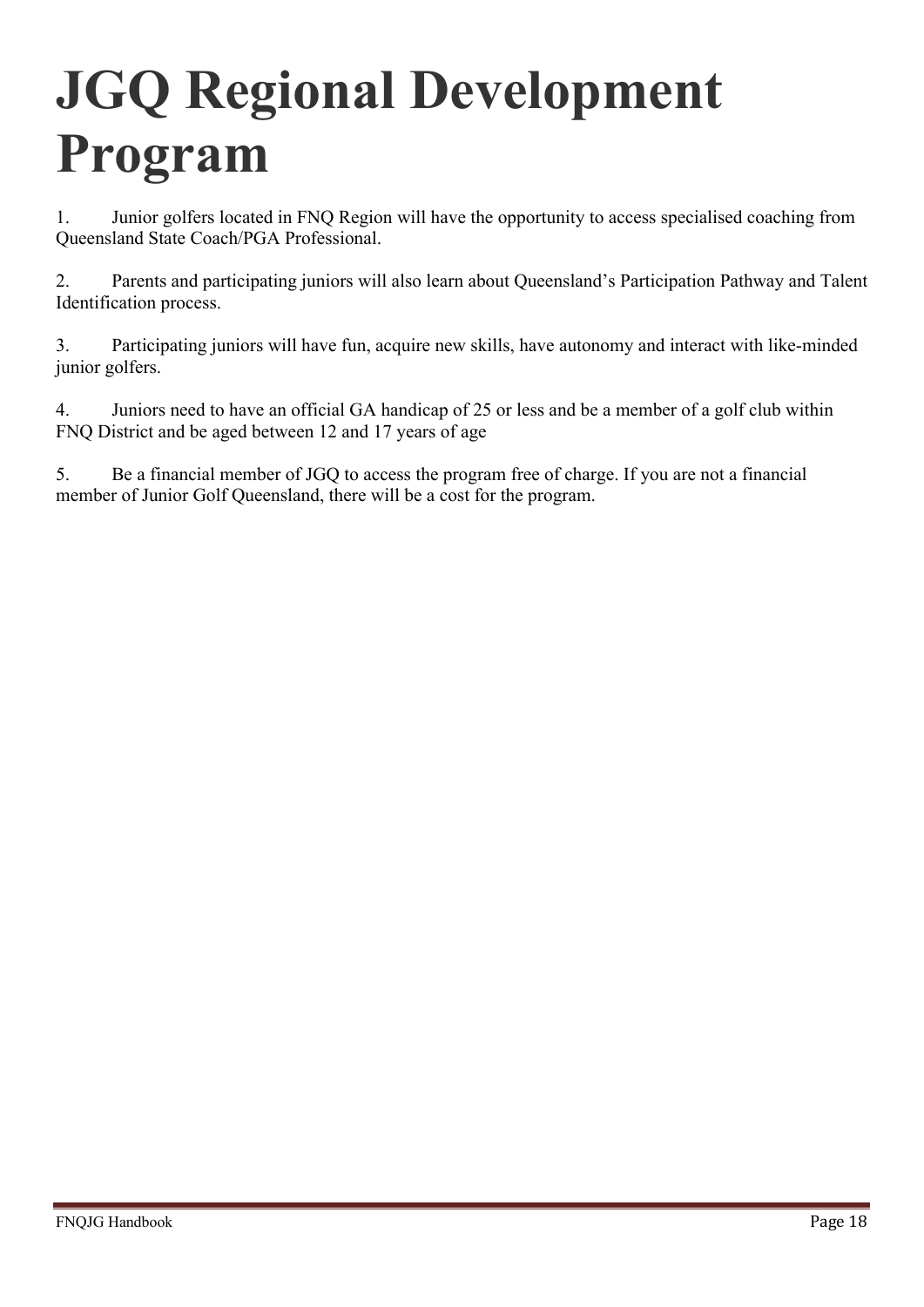### **AWARDS**

1. Prizes are to be awarded to Gross Winner, Gross Runner-up and Nett Winner, Nett Runner Up for all division at Far North Queensland junior golf tournaments.

2. If there are less than two players in each division prize allocation is left up to the discretion of the hosting Club.

- 3. The following prizes are to be award at all FNQ Juniors golf tournaments :
	- a. Gross winner and Gross runner up,
	- b. The major award presented to financial junior members each year is the FNQ Junior Golfer of the Year Award (GOTY).
- 4. There are number of awards presented to boys and girls in the following divisions:
	- a. GA 18 Holes Boys and Girls Gross, Nett and GOTY,
	- b. Novices Boys and Girls Gross, Nett and GOTY,
	- c. 9 Holes Modified Boys and Girl Gross, Nett and GOTY, and
	- d. 6 Holes Modified Boys and Girls GOTY.
- 5. The GOTY Award Presentations will coincide with the final tournament of the year in October.
- 6. FNQ Junior Golfer of the Year will be presented to boys and girls each division.
- 7. The junior gross and nett player for the will also be present to boys and girls in each division.

8. A players can only win gross or nett award, they cannot win both, however they can win gross or nett and overall GOTY.

9. To determine GOTY winners, points will be allocated to players for their gross and nett scores at all FNQ Junior Tournaments held within the district.

10. Clubs hosting junior opens are required to provide all players' scores to the FNQ Junior Golf Coordinator within a one-week timeframe. All scores are entered into a spreadsheet which is kept on file by the FNQ Junior Golf Committee for reference and record keeping purposes. The spreadsheet is used to determine the placings for all players. Points are allocated for placings and calculations are done in a separate excel spreadsheet. The spreadsheets are updated after each junior event and a copy is emailed to both FNQ Secretary for auditing and transparency and to ensure the Committee are kept informed at all times.

11. The points for GOTY are not displayed on the FNQ website for specific reasons. Healthy competition is encouraged between players but the ultimate objective of the Committee is for all juniors to make friends and have fun whilst enjoying the game of golf and have the opportunity to play different courses.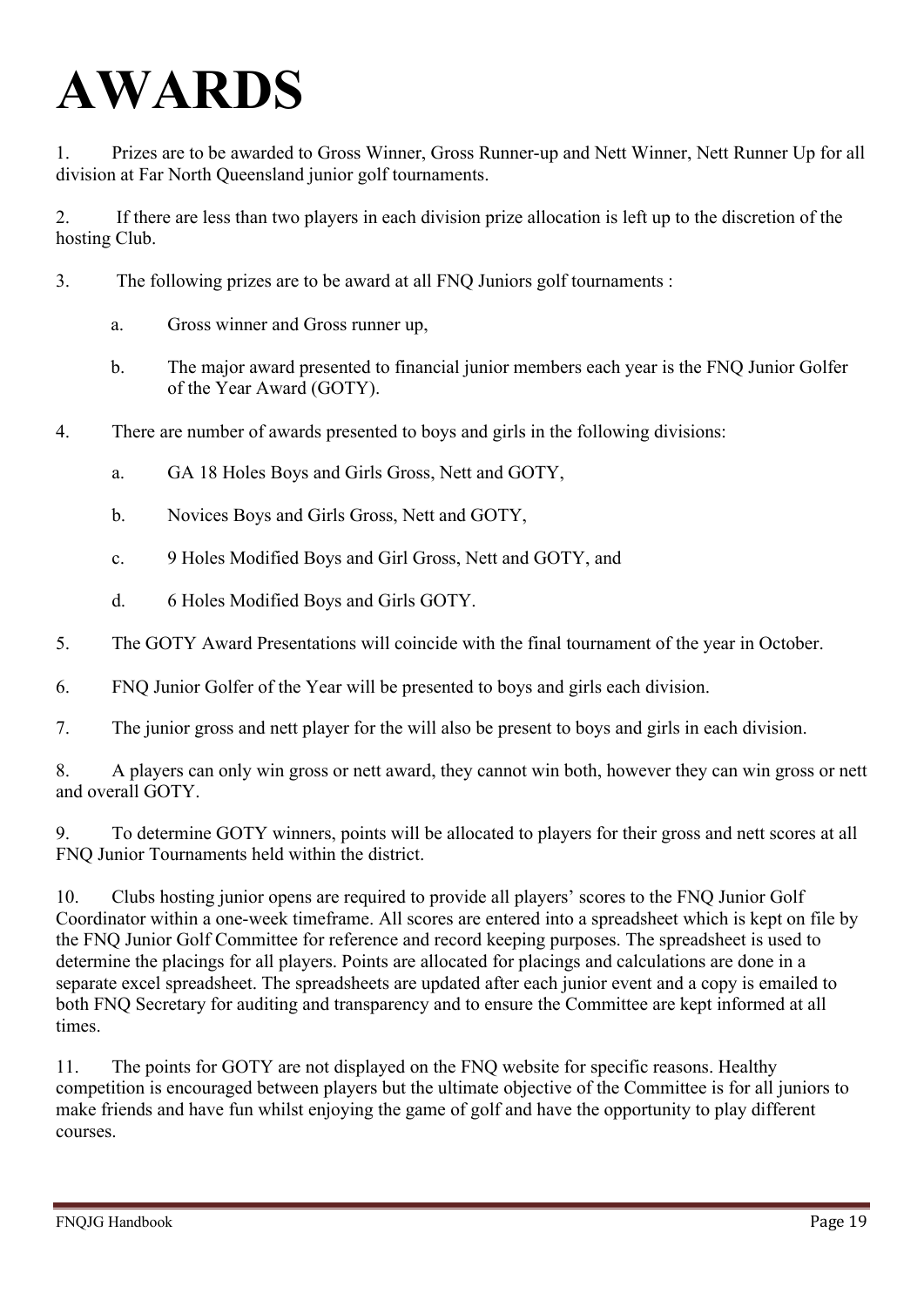7. The GOTY award should not be the main reason a player attends junior events. The tally of points for juniors should not form an unhealthy competition between players or parents. By not advertising the points status, we hope to not place families in situations whereby the decision to attend a junior event is based on where the player is placed according to GOTY points.

8. The rules for allocating points to members are outlined on the first worksheet of the excel spreadsheet as per the example in Table 1 below.

| <b>Place</b>                                 | 1 st | $\boldsymbol{\gamma}$ th | 2 <sup>th</sup> | ⁄1th | 5th | 6 <sup>th</sup> | $\tau$ th | oth | <b>Oth</b> | 10 <sup>th</sup> |
|----------------------------------------------|------|--------------------------|-----------------|------|-----|-----------------|-----------|-----|------------|------------------|
| <b>Points</b>                                |      |                          |                 |      |     |                 |           |     |            |                  |
| Table 1: Points award for Golfer of the Year |      |                          |                 |      |     |                 |           |     |            |                  |

9. Rules for Golfer of the Year are as follows:

- a. For example, to receive the Novices award, the player must be a Novices player at the time of the last event of the calendar year (i.e. not yet progressed to 18 holes).
- b. The top ten players are awarded points according to their placings. (See table above).
- c. Where there are two or more equal gross or nett scores, equal points will be awarded to each player in that position (i.e. If two players are equal  $2<sup>nd</sup>$ , both receive 45 points). When this occurs, it does not affect the placing for the next best ranked player (i.e. the player with the  $3<sup>rd</sup>$  lowest score will still be award points for  $3<sup>rd</sup>$  place.)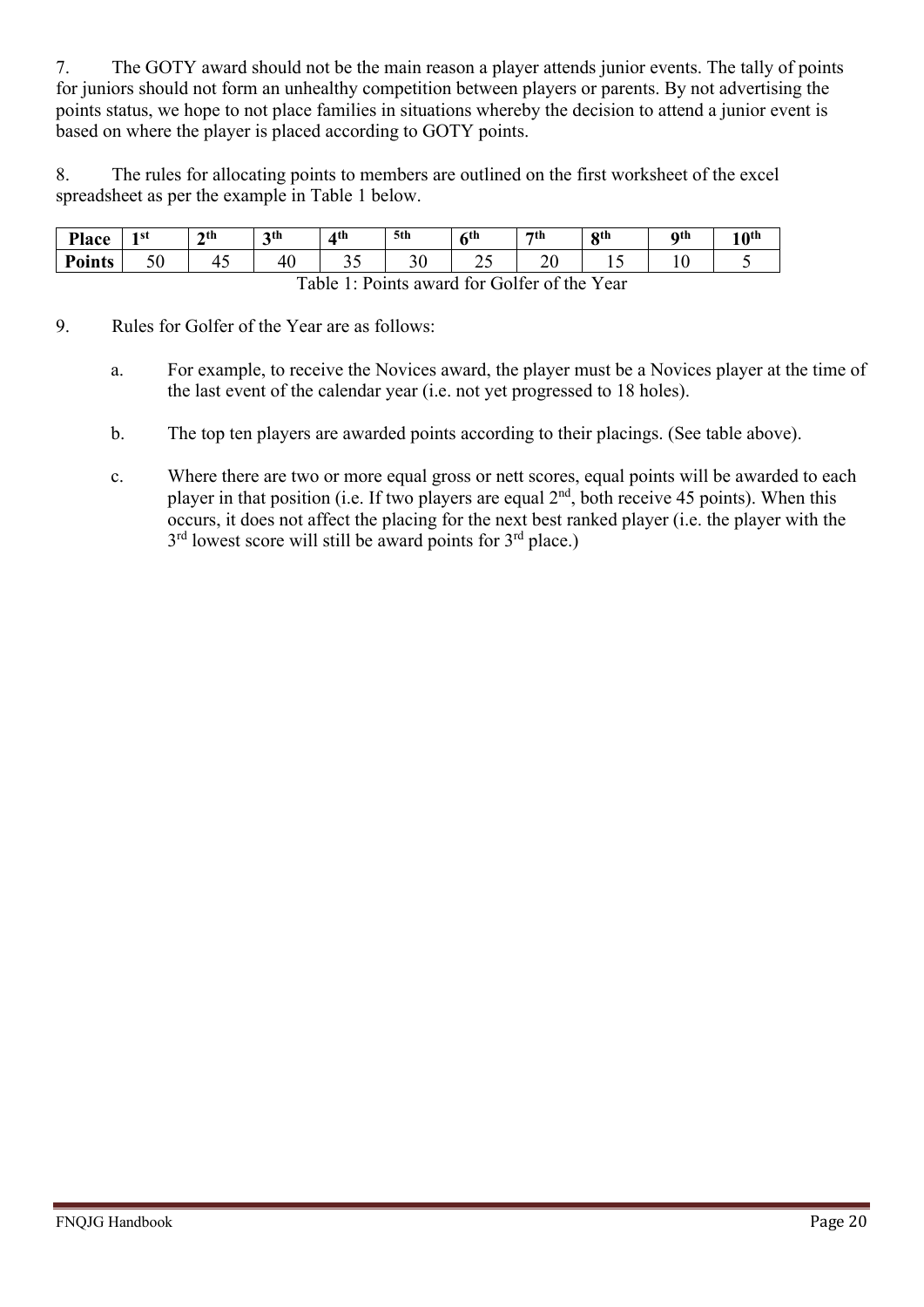# **HANDICAPS**

1. A handicap provides a way of monitoring how a junior is improving and provides real motivation for young players to continue their participation and practice.

2. Clubs can assign handicap to their junior for the start, has the junior improves their game and skills, their handicap will come down.

#### **SPREADSHEET**

3. FNQ Juniors have adopted a spreadsheet that was developed by a past junior coordinator from Mossman.

4. The FNQ Junior golf handicapping system was implemented for Novices, 9 holes modified and 6 holes modified players only.

5. It is preferred that all new players, play three rounds of golf before been given a handicap, however a player can be given the maximum handicap for the division they are playing and be adjusted at the completion of the junior players first round of golf.

6. Far North Queensland Junior Golf Association Handicapping spread sheet has been used for the last couple years as per the table below.



Table 1: Junior Golf Handicap

7. It is recommended that clubs use the spreadsheet provided as this will be difficult to manage on paper.

8. Below is the minimum and maximum handicap for FNQ Junior golfers for each division.

#### **18 Holes**

Boys Calculated by Golf link Girls Calculated by Golf link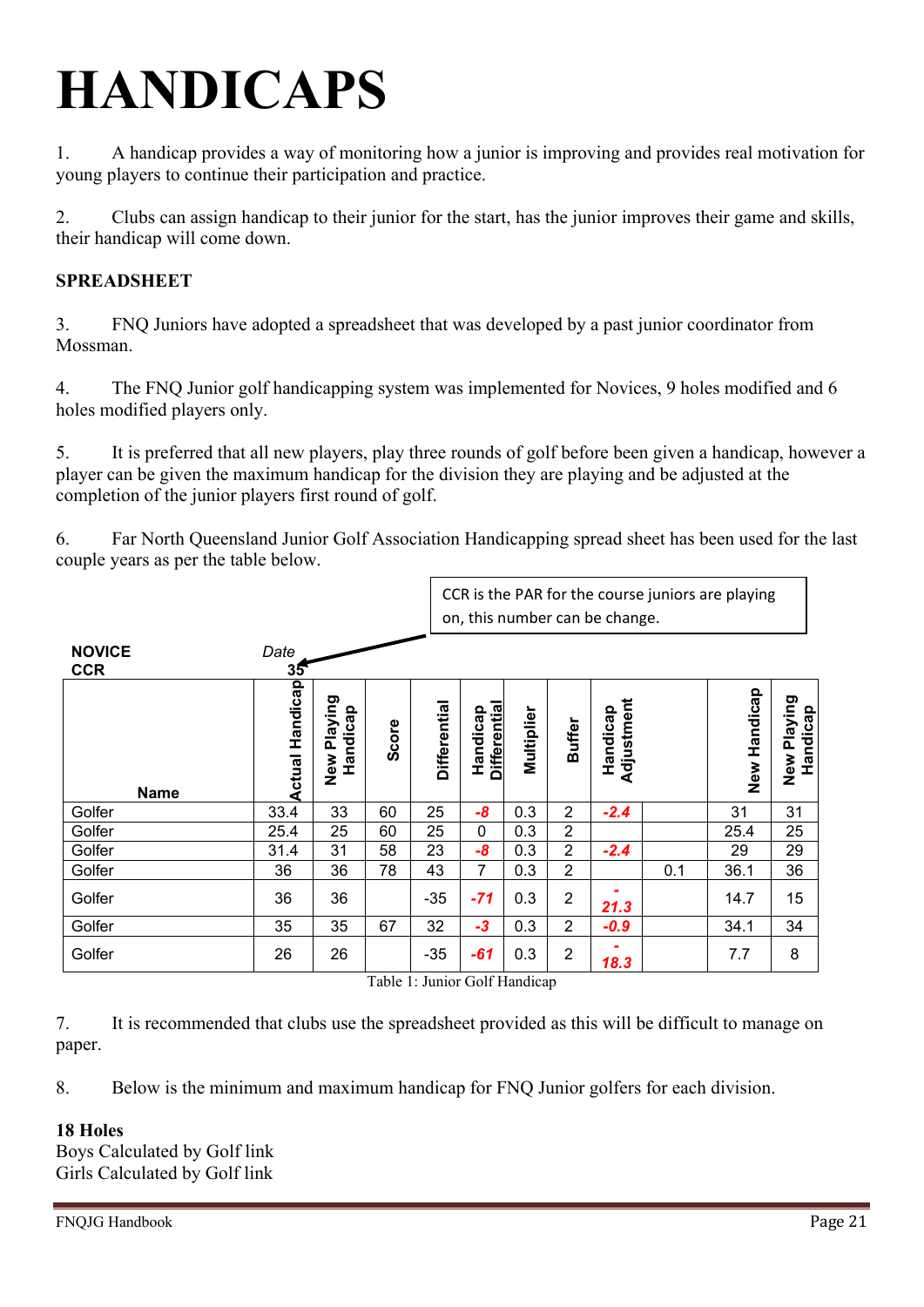#### **9 Holes Novices**

Boys Maximum: 36.4 Minimum: 15.4 Girls Maximum: 45.4 Minimum: 15.4

#### **9 Holes Modified**

Boys Maximum: 36.4 Minimum: 15.4 Girls Maximum: 45.4 Minimum: 15.4

#### **3/6 Holes Modified**

Boys Maximum: 30.4 Minimum: 16.4 Girls Maximum: 36.4 Minimum: 16.4

9**.** Once the junior's player in Novices or modified division reaches the minimum handicap for that division, it is recommended they step up to the next division, where they will be issue with a new handicap.

#### **PLAYING BELOW MINIMUM HANDICAP**

10. If a junior wish to remain in a division once they have reached their minimum handicap they can remain in that division and their handicap will still continue to be reduced or increased accordingly but they will no longer be eligible for Gross Prizes, Long Drives and Pin Shots. Players with handicaps below the minimum will be only eligible for Nett Prizes.

#### **HANDICAP ISSUE**

11. If a junior player or parent/guardian as an issue with the handicapping of their child or other junior players, they are to inform FNQGA by letter with as much information as possible.

#### **SCORE CARDS**

12. It is the responsibilities of the player to grabbed their score card at the end of each event and take it back to club junior coordinator for updating their handicap.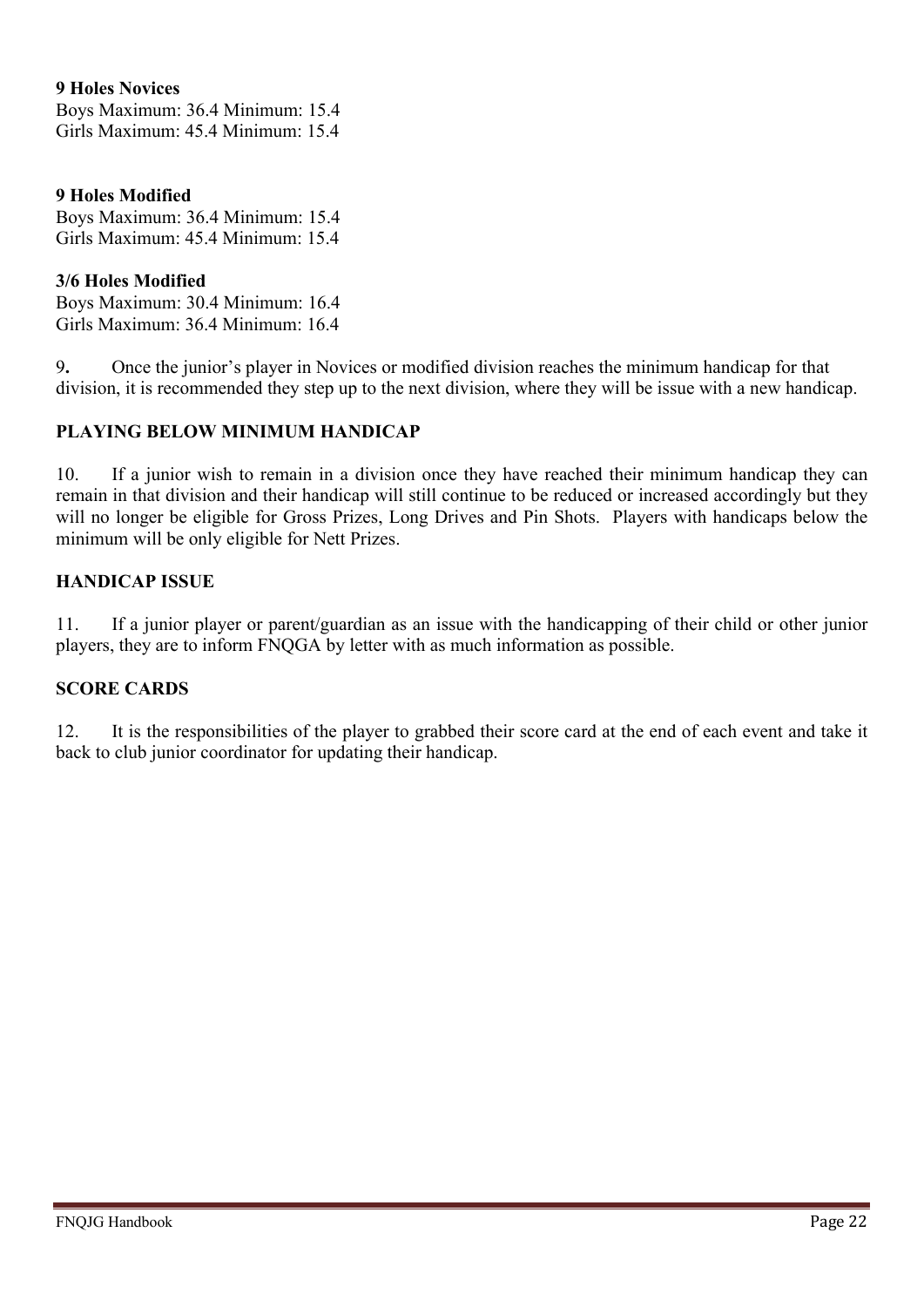### **Appendix A: Incident Report Form:**

|                                                                            |                         | FAR NORTH QUEENSLAND JUNIOR GOR INCIDENT REPORT FORM |  |  |  |
|----------------------------------------------------------------------------|-------------------------|------------------------------------------------------|--|--|--|
| <b>Personal Details:</b>                                                   |                         |                                                      |  |  |  |
| Personal involved in Accident / Incident:                                  |                         |                                                      |  |  |  |
| <b>Contact Details:</b>                                                    |                         |                                                      |  |  |  |
| <b>Sporting Event:</b>                                                     |                         |                                                      |  |  |  |
| Person making the report:                                                  |                         | Date of report:                                      |  |  |  |
| Accident/incident details                                                  |                         |                                                      |  |  |  |
| Date:                                                                      | Time:                   | Date reported:                                       |  |  |  |
| Location:                                                                  |                         |                                                      |  |  |  |
| Official in charge of player:                                              |                         |                                                      |  |  |  |
| Incident reported to:                                                      |                         |                                                      |  |  |  |
| Witness 1:                                                                 | <b>Contact Details:</b> |                                                      |  |  |  |
| Witness 2:                                                                 | <b>Contact Details:</b> |                                                      |  |  |  |
| Nature of Accident/Incident                                                |                         |                                                      |  |  |  |
|                                                                            |                         |                                                      |  |  |  |
|                                                                            |                         |                                                      |  |  |  |
|                                                                            |                         |                                                      |  |  |  |
|                                                                            |                         |                                                      |  |  |  |
| Results of Accident/Incident                                               |                         |                                                      |  |  |  |
|                                                                            |                         |                                                      |  |  |  |
|                                                                            |                         |                                                      |  |  |  |
|                                                                            |                         |                                                      |  |  |  |
|                                                                            |                         |                                                      |  |  |  |
| Action taken (disciplinary or first aid)                                   |                         |                                                      |  |  |  |
|                                                                            |                         |                                                      |  |  |  |
|                                                                            |                         |                                                      |  |  |  |
|                                                                            |                         |                                                      |  |  |  |
| Any other relevant comments                                                |                         |                                                      |  |  |  |
|                                                                            |                         |                                                      |  |  |  |
|                                                                            |                         |                                                      |  |  |  |
|                                                                            |                         |                                                      |  |  |  |
|                                                                            |                         |                                                      |  |  |  |
| Name of parent/carer contacted:                                            |                         |                                                      |  |  |  |
| Name:                                                                      |                         |                                                      |  |  |  |
| Date:                                                                      | Time:                   |                                                      |  |  |  |
|                                                                            |                         |                                                      |  |  |  |
| Signatures:                                                                |                         |                                                      |  |  |  |
| Official:                                                                  |                         |                                                      |  |  |  |
| <b>Associations Secretary:</b>                                             |                         |                                                      |  |  |  |
| <b>Action Completed:</b>                                                   | Dates:                  | Name:                                                |  |  |  |
| A copy of this report must be forwarded to: FNQGA and FNQDLGA Secretaries. |                         |                                                      |  |  |  |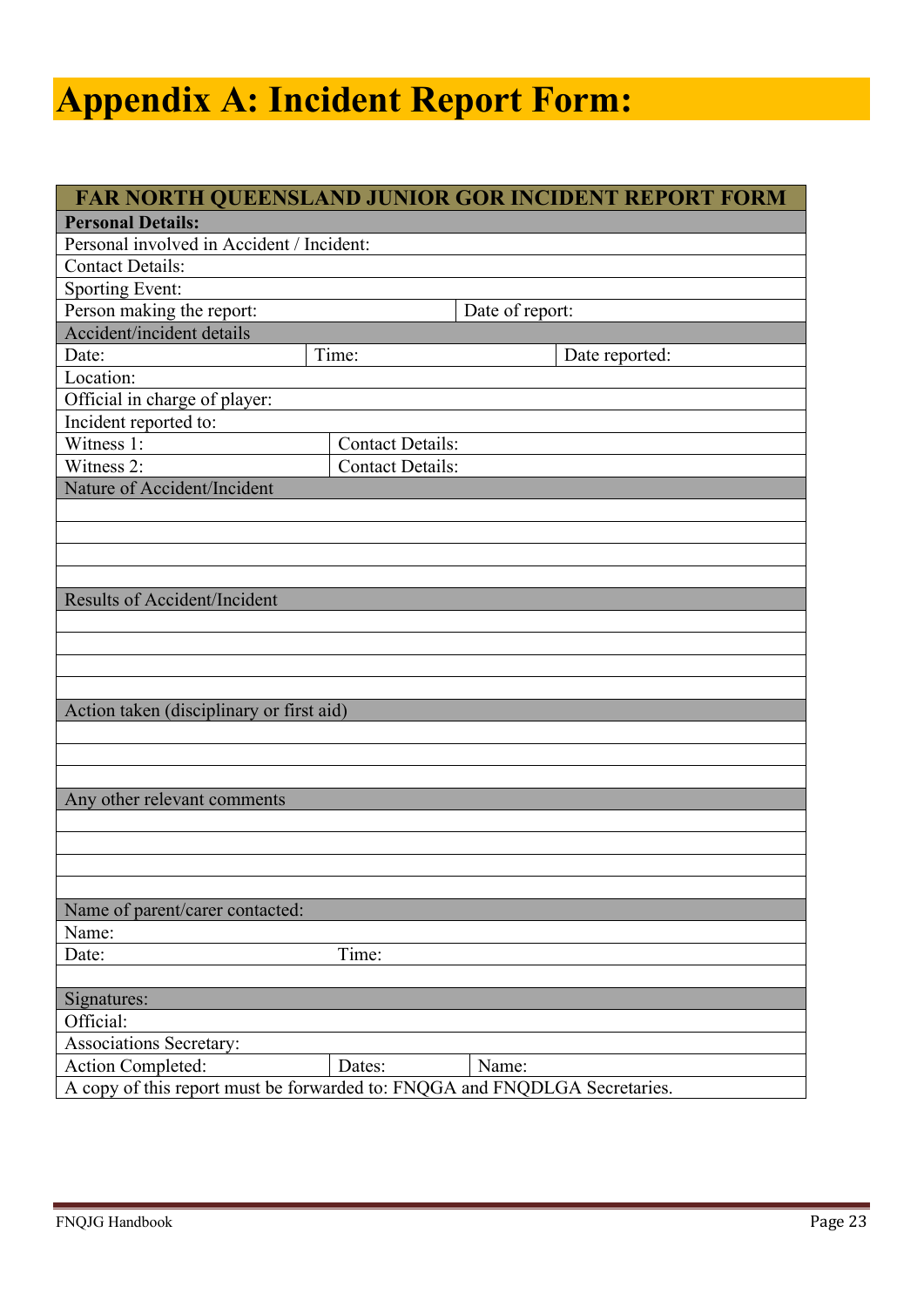### **Appendix B: Photography Policy**

#### **Purpose**

1. This policy is designed to provide an understanding of issues surrounding the acquisition and display of images of registered members participating in golf activities.

2. It also serves as an administrative reference in relation to the management of photography and videography by any person at FNQ Junior Golf functions, events and matches.

#### **Policy scope and procedure**

3. In Australia there is no law restricting photography or videography of people including children in public spaces as long as the images are NOT:

4. Indecent (such as 'up skirt' or 'down blouse' photographs taken covertly in change rooms or toilets), Being used for voyeurism or made for the purpose of observing and visually recording a person's genital or anal region,

5. Protected by a court order (e.g. child custody or witness protection),

6. Defamatory or being for commercial purposes (person's likeness is used to endorse or entice people to buy a product).

7. The majority of FNQ Junior Golf activities are located at golf courses and clubs open to the public however if FNQ Junior Golf is hosting a sanctioned event all individuals taking photographs or video images will be subject to the rules and policies of FNQGA and FNQDLGA.

8. The publishing of a photograph or image can, from time to time, be used either inappropriately or illegally. Images of a child (including your own child) if photographed in a provocative and sexual manner can contravene Criminal Codes and censorship laws.

9. FNQGA and FNQDLGA require the privacy of others to be respected and prohibit the use of camera phones, videos and cameras inside changing areas, showers and toilets.

10. FNQGA and FNQDLGA will only use appropriate images of a child, relevant to golf and depicting the child suitably clothed in a manner that promotes participation in golf.

11. When using a photo of a child, FNQGA and FNQDLGA will not name or identify the child or display personal information such as residential address, email address or telephone numbers without gaining written consent from the parent/guardian.

12. FNQGA and FNQDLGA will not display information about hobbies, likes/dislikes, school etc. as this information has the potential to be used as 'grooming tools.

13. Photography and video footage are only taken by FNQGA and FNQDLGA at sanctioned events and matches for three purposes:

- a. Player/Umpire training and development,
- b. FNQGA and FNQDLGA promotion and publicity, and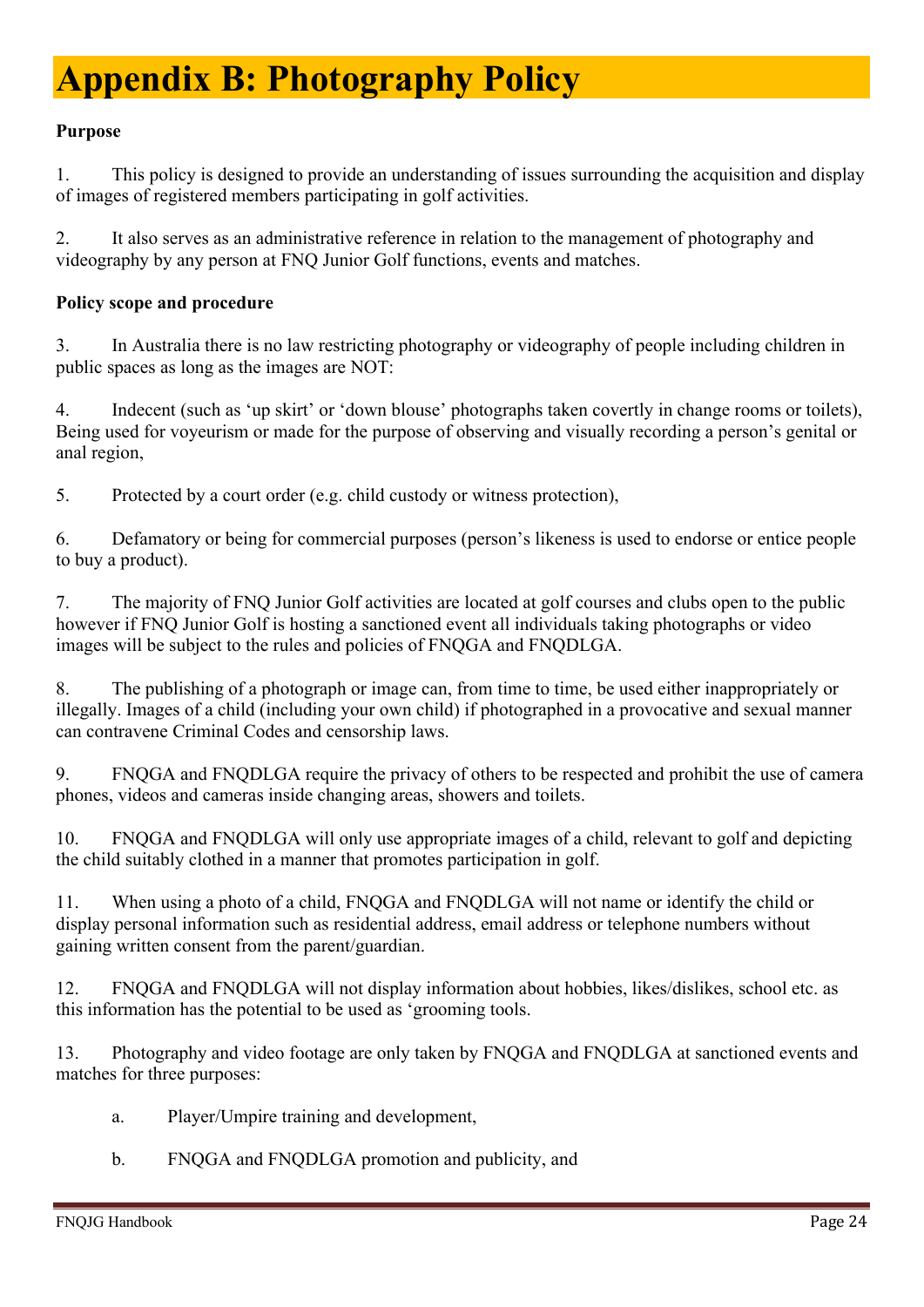c. Participants and family use.

#### **Photography for Publication or Commercial Use**

14. Where a photographer / videographer has been contracted by FNQGA and FNQDLGA to acquire images of individuals or teams for the purpose of selling images to participants or interested persons, the contractor is required to be suitably identified and provide their Blue Card issued by Queensland Public Safety Business Agency. Where a contractor has been engaged FNQGA and FNQDLGA has the obligation to advise the contactor of any limitations as prescribed by a court order or law?

#### **Photography for Private Use**

15. There are no restrictions on parents, guardians and/or family members taking photos or video footage of their children participating in FNQGA and FNQDLGA sanctioned events provided the images are for personal use and do not encroach on the policy limitations.

16. Equally there are no restrictions on officials taking images for coaching purposes, umpire development or general publicity.

#### **Inappropriate Photography**

17. Where an individual is believed to be inappropriately photographing any member FNQGA and FNQDLGA, will do the following:

- a. Inform a FNQGA and FNQDLGA official,
- b. Ask the individual to cease taking photos or video footage, and
- c If the individual does not cease call the local Police.

#### **References / Related Documents:**

Photographic Release Form Adults and/or Minors – attachment one

- FNQGA and FNQDLGA Member Protection Policy
- FNQGA and FNQDLGA Codes of Behaviour Australian Sports Commission Guidelines on the use of Images of Children - attachment two

#### **Evaluation and Review:**

18. This policy will be reviewed by the Executive Committee as part of the annual policy review prior to the start of each season.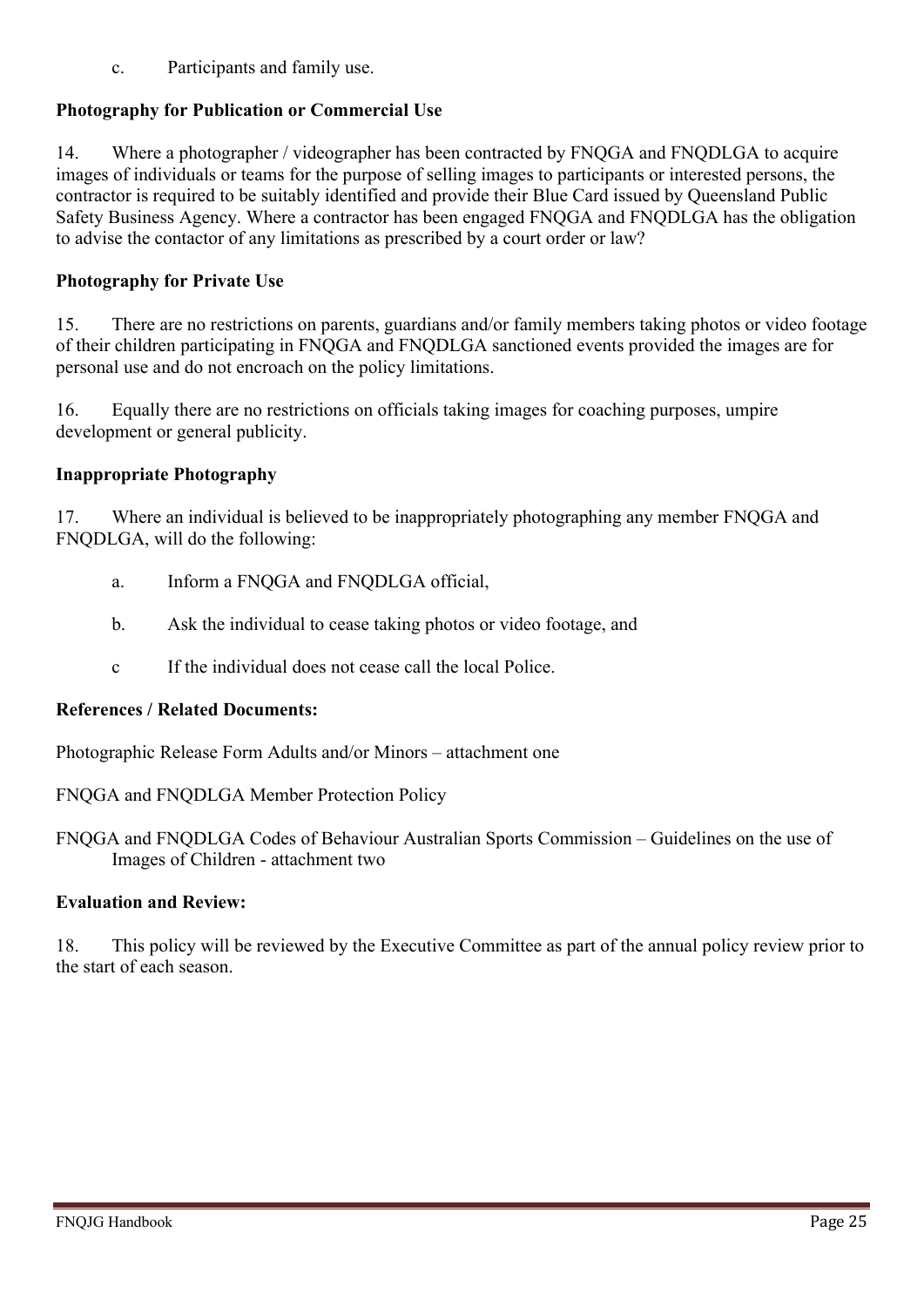#### **FNQ JUNIOR GOLF PHOTO RELEASE FORM PHOTO RELEASE FORM FOR MINORS (IF UNDER 18)**

FNQGA and FNQDLGA have my permission to use my or my child's photograph public ally to promote the library. I understand that the images may be used in print publications, online publications, presentations, websites, and social media. I also understand that no royalty, fee or other compensation shall become payable to me by reason of such use.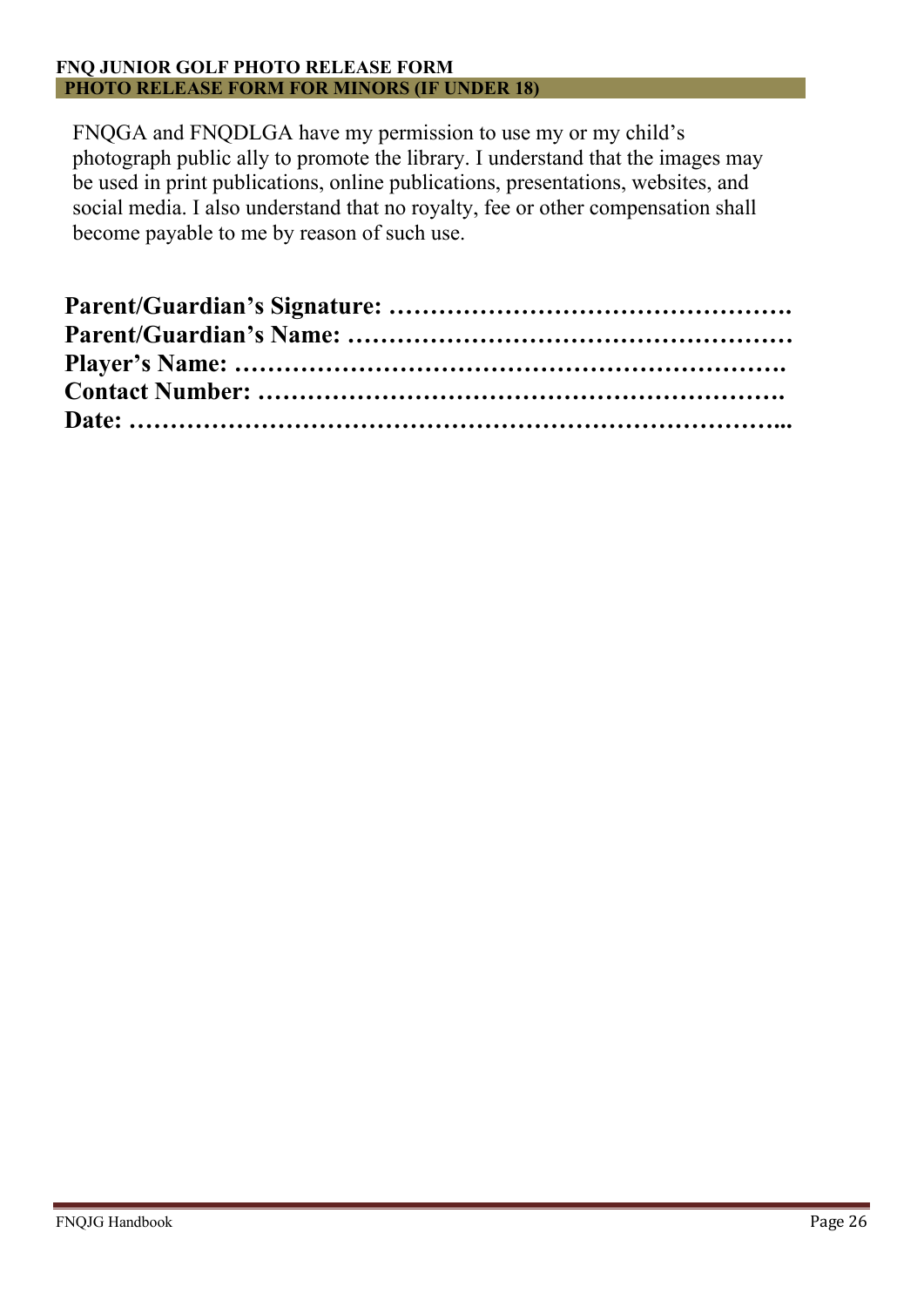

#### **GUIDELINES ON THE USE OF IMAGES OF CHILDREN**

The following guidelines have been developed to assist sporting clubs and associations when acquiring and displaying images of children and young people on web sites and in other publications.

#### **Background**

There have been concerns about the risks posed directly and indirectly to children and young people through the use of photographs on sports web sites and other publications. Evidence in Australia indicates that information posted on an internet site or published in a magazine or newspaper is used to target children, to locate them, and then to condition or groom them. Additionally images can be used or adapted for inappropriate use. The end result is that in spite of the best intentions on the part of the publisher, children can end up being the victims of abuse. Sporting organisations need to be aware of these potential risks and take appropriate steps to address them.

#### **Acquiring images**

- . Permission needs to be obtained from the athlete's parent / quardian prior to taking their image. Ensure that they are aware of the way in which the image may be used.
- Request that professional photographers and/or spectators taking photographic / video images register at an event or facility.
- . Clearly outline to professional photographers that all images taken will remain the property of the sporting organisation, and can not be used or sold for any other purpose. Clearly outline that all negatives / proofs etc need to be destroyed or given to the sporting organisation at the conclusion of the photo opportunity.
- . Clearly outline and publicise what is considered appropriate behaviour and content to those taking photographic / video images.
- Do not allow unsupervised or individual access to athletes.
- Do not approve photo / video sessions outside the event venue or at an athlete's home.
- Provide details of who to contact if concerns or complaints of inappropriate photographic behaviour or content are raised.

#### **Displaying images**

- . Consider using models or illustrations for promotional / advertising purposes.
- Permission needs to be obtained from the athlete's parent / quardian prior to using their image. Ensure that they are aware of the way in which the image is to be used and how long the image will be displayed when used on a website.
- If the athlete is named, avoid using their image.
- . If an image is used, avoid naming the athlete. If this is not possible avoid using both a first name and surname.
- Do not display personal information such as residential address, email address or telephone numbers without gaining consent from a parent / guardian first.
- Do not display information about hobbies, likes / dislikes, school, etc as these can be used as grooming tools by paedophiles or other persons.
- Only use appropriate images of the athlete, relevant to the sport or activity, and suitably clothed. Images of athletes in sports or activities that involve minimal clothing or unusual body positions / poses, which could potentially be misused, should focus on the activity not on a particular child and avoid full face and body shots.
- Reduce the ability for the direct copying of pictures from a website to another source (i.e. disable the 'right mouse click' function).
- Provide details of who to contact if concerns or complaints of inappropriate image use are raised.

#### **Australian Sports Commission Ethics in Sport - Policies, Guidelines and Forms**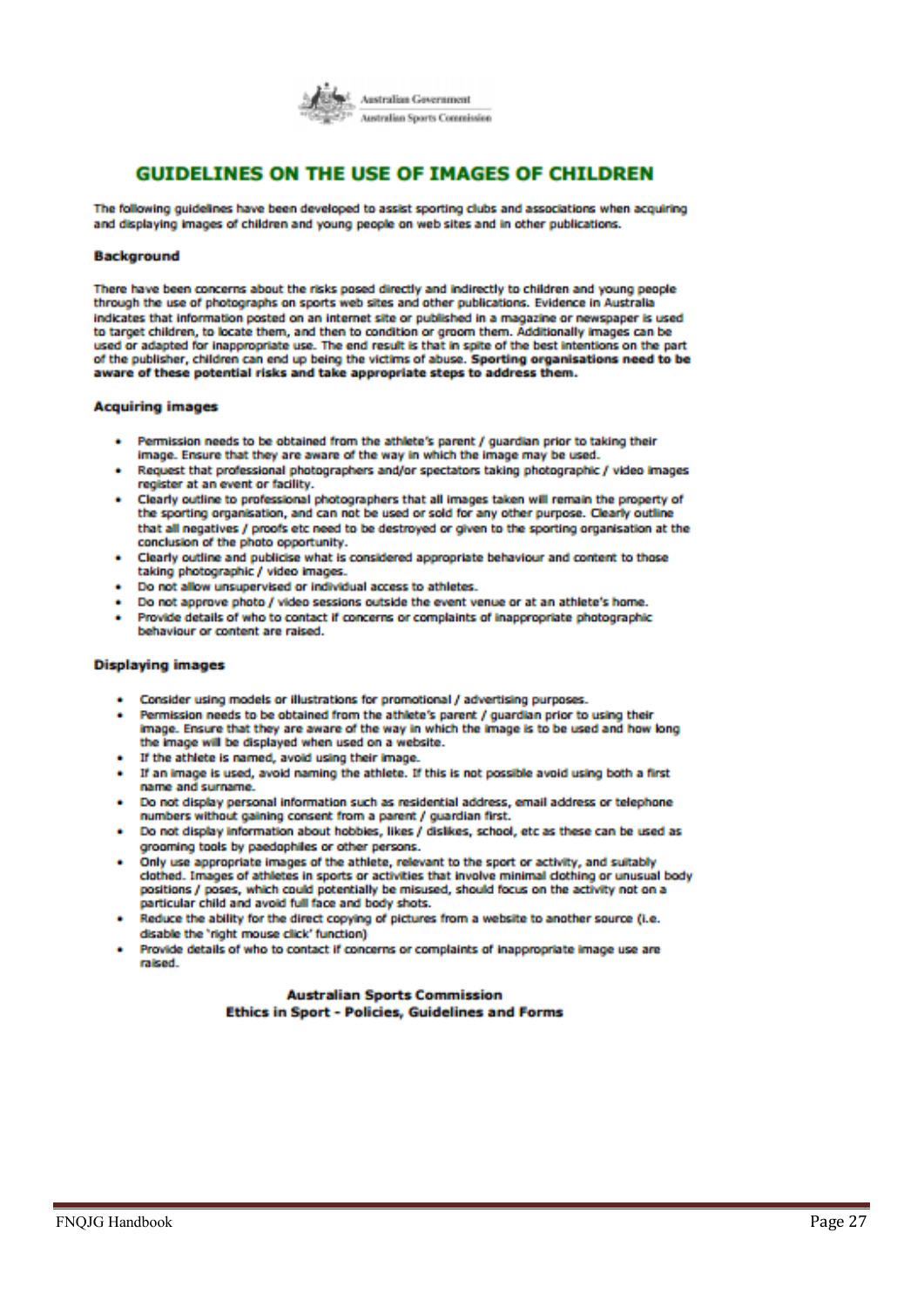### **Appendix C: Code of Conduct - Players**

1. This Players Code of Conduct is to be read in conjunction with the FNQGA Code of Conduct.

2. The FNQ Junior Golf (FNQJG) takes great pride in the quality of its players, host facilities, and broad community involvement at each event. To continue offering a high quality, enjoyable experience for everyone, all junior players are required to follow a set of guidelines known as the "Player Code of Conduct". These guidelines help FNQJG promote growth and maturity of participants by understanding and accepting consequences of their actions.

#### **ALCOHOL, TOBACCO AND DRUGS**

3. The use of any of these substances on or off the golf course will be considered a violation of the Code of Conduct resulting in disqualification and/or suspension of FNQ Junior Golf events.

#### **ATTIRE**

4. It is the intent of the FNQJG to acknowledge each player's individuality. However, tournament players must wear proper golf attire while at the golf facility.

- a. Shirts must be of appropriate golf style (Club Shirt with collar),
- b. No tank tops or t-shirts,
- c. Female shirts must be worn in a manner whereby the shirt does not rise above the belt line at any time during the swing.
- d. No tight jeans or cut-offs.
- e. Boys may not have body piercings or wear earrings.
- f. Tattoos must be covered at all times.
- g. Hair must be neatly kept in a professional manner.
- h. Hats/visors should be worn with the brim forward; males must remove hat/visor while indoors. and
- i. Headphones, mp3 players, etc. are prohibited during play.

5. The FNQJG committee and hosting club staff reserves the right to determine the acceptability of all golf attire worn while in competition. If a player is found to be in violation of the aforementioned policies, the FNQJG committee or the hosting club staff may request the player to remedy the infraction prior to competing. If the player is unable to come into compliance with the dress code policy, he/she may be asked to leave the tournament and subsequently be disqualified from competition.

#### **ON-COURSE BEHAVIOR**

6. Abusive or inappropriate language; disrespectful behaviours towards officials, volunteers or golf professionals; throwing or breaking golf equipment; any form of cheating; leaving the golf course without properly notifying an official during a tournament round; and abuse of the golf course in any way will be considered Code of Conduct violations.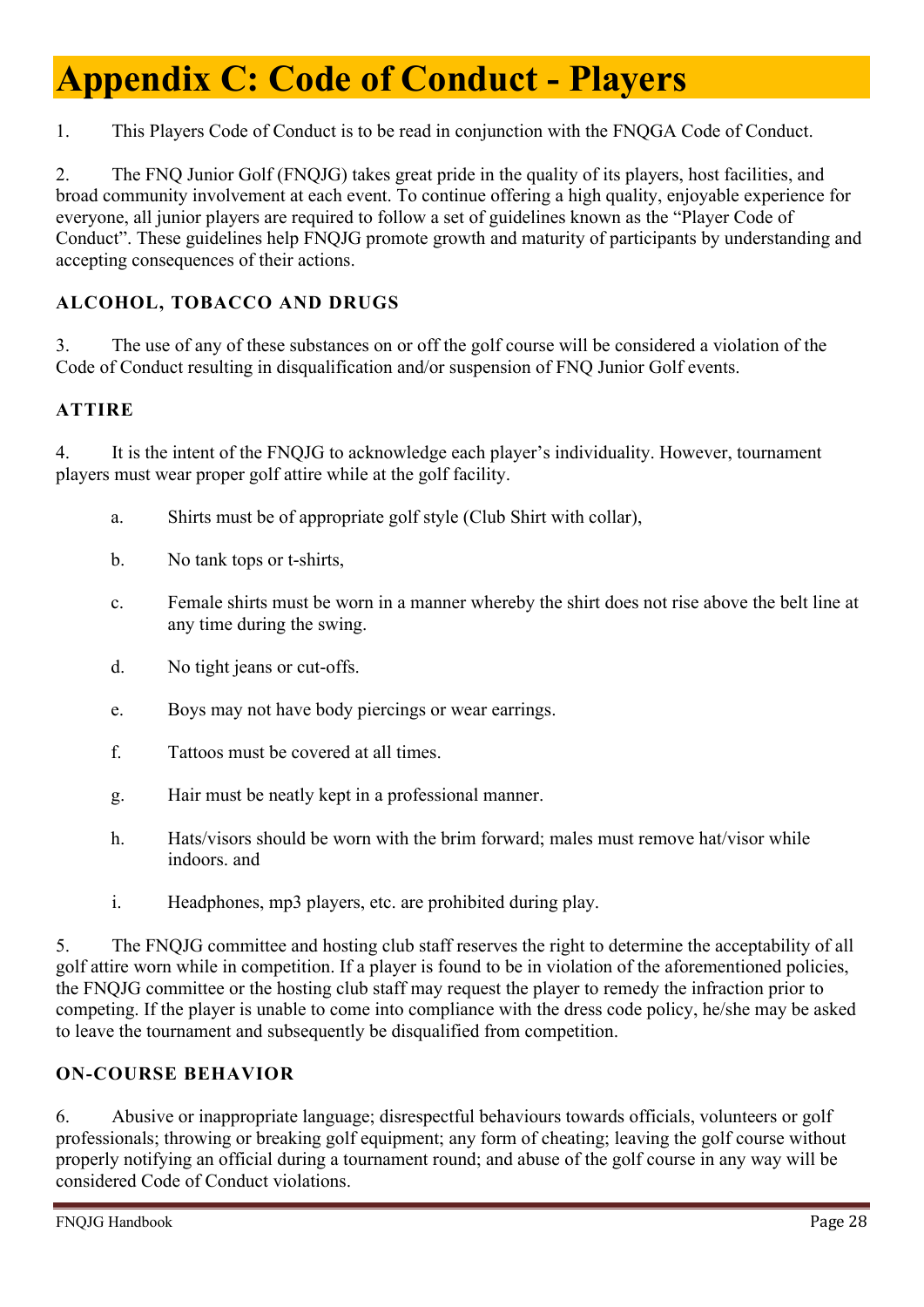7. A one-stroke penalty will be enforced by the FNQJG committee or the hosting club staff for any behaviour on the golf course it deems unsportsmanlike. A second offense will result in automatic disqualification from the tournament and possible suspensions from future events.

8. Novices and below division may be allow to have Caddies, subject to approval from FNQGA/FNQDLGA. However, caddies are not to interfere or give advice once the player is on the tee that includes selecting clubs for the player.

9. Do not solicit advice from a spectator or coach, "Advice is any counsel or suggestion which could influence a player in determining your play, choice of club or method of making a stroke."

#### **OFF-COURSE BEHAVIOR**

10. Any abusive language, vandalism of any kind at the host golf facility, history of juvenile delinquency and any other conduct not becoming of an FNQ Junior Golfer, is a violation of the Code of Conduct. Violation may bring a letter of warning to parents and player, a disqualification from FNQJG tournament(s), and/or a disqualification from future events and/or suspension from all future events.

#### **FNQ JUNIOR GOLF ETIQUETTE**

- 11. FNQ Juniors are expected to follow the list of junior etiquettes layout below.
	- a. Always be early for your tee time.
	- b. Make sure that no one is standing too close when you swing your club.
	- c. When practicing your swing never swing in the direction of another player.
	- d. Do not hit a ball until you are sure the players in front are out of range.
	- e. If you play a ball that appears to be going in the direction of another player you are to shout out "fore".
	- f. Do not disturb another player's concentration by making unnecessary noise, movement or distraction when they are taking a shot.
	- g. Walk between holes (no runner or making unnecessary noise and movement.
	- h. No mobile phones on the course.
	- i. Never throw a club or hit your bag with a club in anger.
	- j. Play at a good pace and keep the round moving.
	- k. Repair all divots made after you have taken a shot and any damage on the green caused by the impact of the ball.
	- l. Before leaving a bunker always rake the sand.
	- m. Try and leave the bunker as you would like to find it.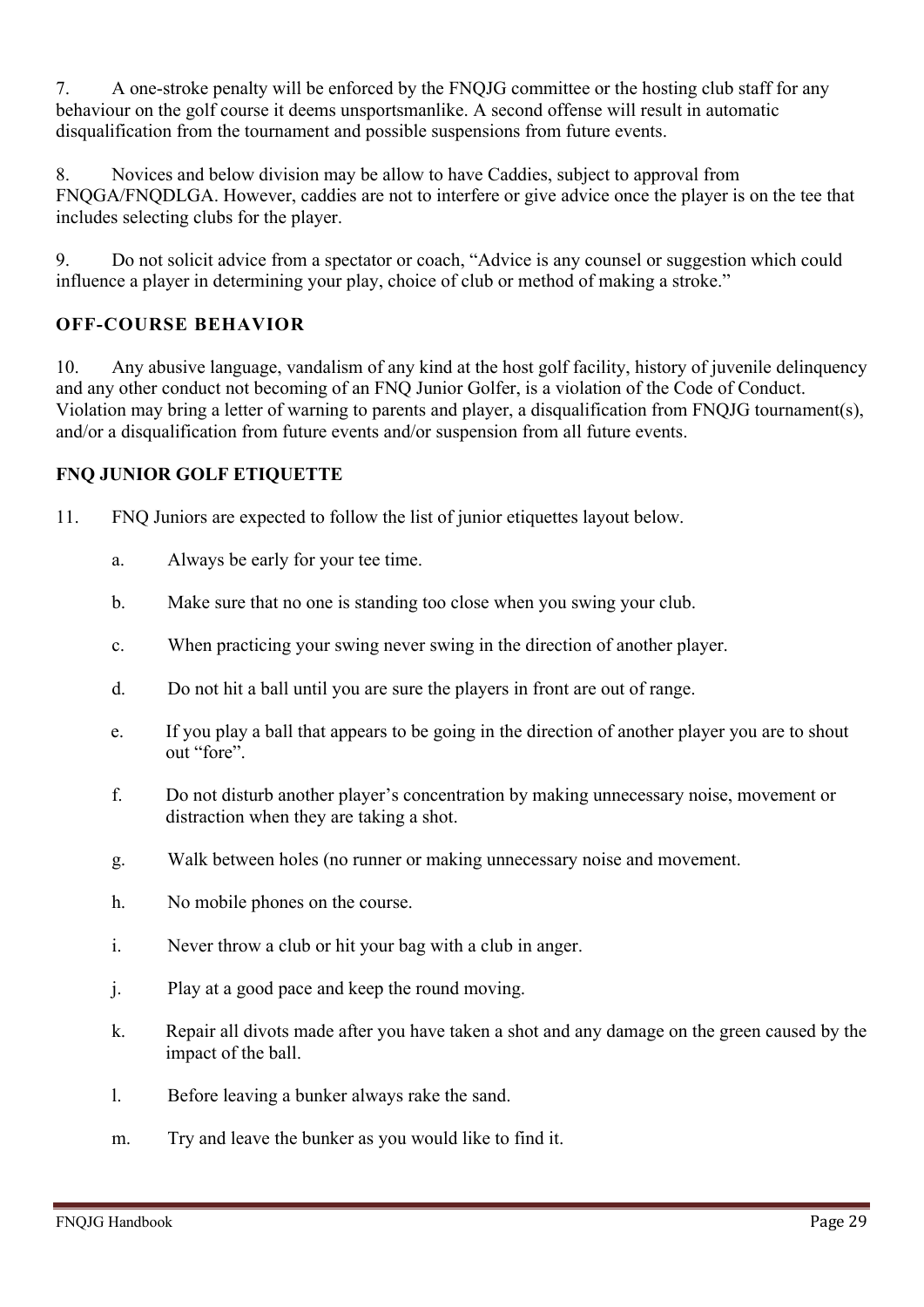- n. Do not stand in a place that causes your shadow to be cast across a player's putting line and never walk through a player's putting line.
- 0. Replace the flagstick in the hole as soon as your group have finished putting.
- p. Proceed to the next tee without delay and mark scores for previous hole.
- q. Check your score card is correct: Score for each hole, marker's signature, your signature, handicap, date and name of competition.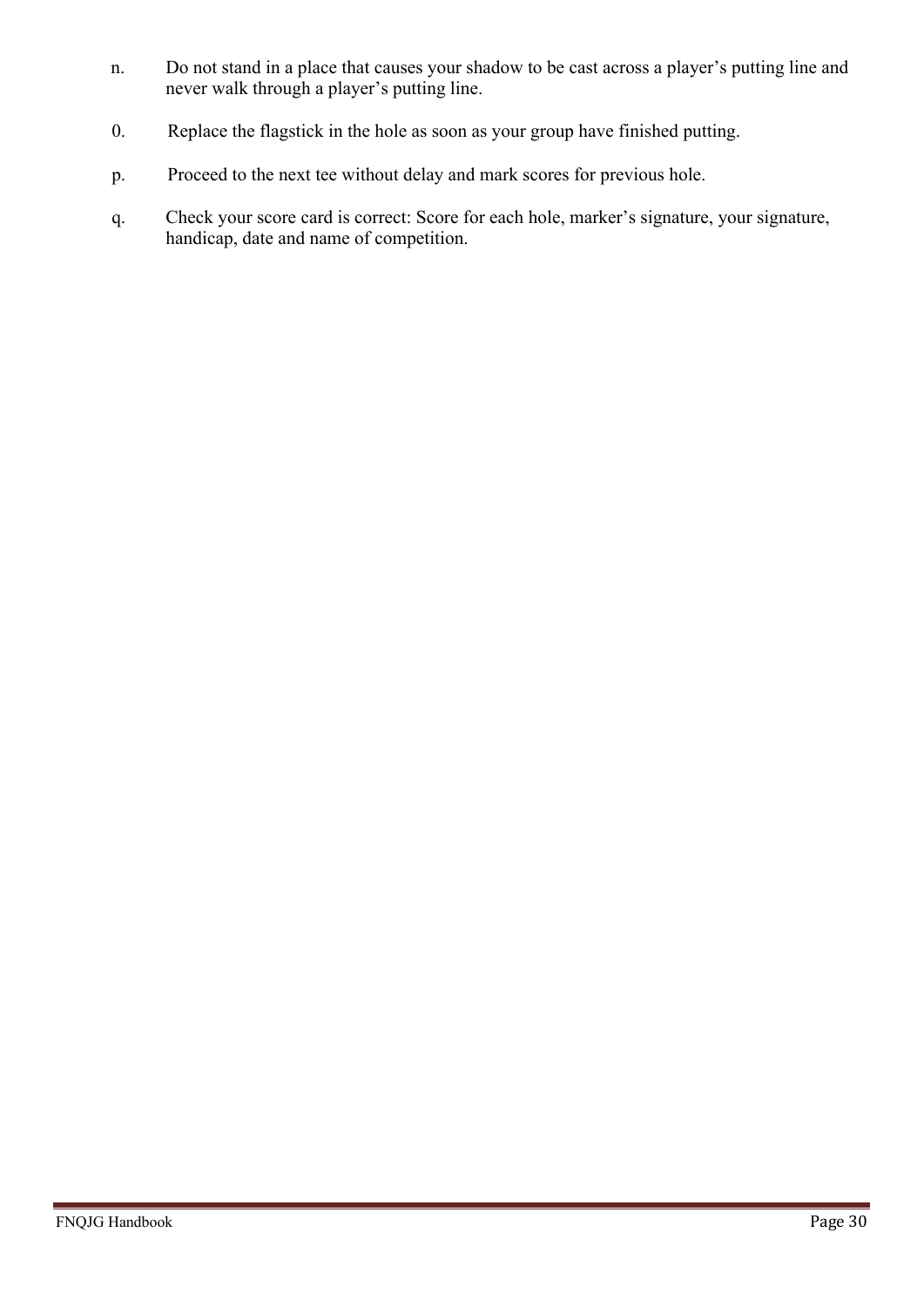### **Appendix D: Code of Conduct – Parents / Guardians**

#### **Far North Queensland Junior Golf has high expectation that parents and guardians must meet the following requirements in regard to conduct during any activity or event:**

1. If your child is interested, encourage them to participate in the appropriate golf activity. However, if your child is not willing to participate, do not force him or her. Remember, children are involved in organised activity for their enjoyment**, not yours**.

2. Focus upon your child's efforts and performance rather than the overall outcome of the event. This assists your child in setting realistic goals related to his/her ability by reducing the emphasis on winning.

3. Teach your child that an honest effort is as important as victory, so that the result of each game is accepted without undue disappointment.

4. Encourage your child to always play according to the rules.

5. Never ridicule or yell at a child for making a mistake or losing a game.

6. Remember that children learn best from example. Applaud good play by all players.

7. If you disagree with an umpire or coach raise the issue through the appropriate channels rather than question their judgement and honesty in public.

8. Support all efforts to remove verbal and physical abuse.

9. Recognise and respect the value and importance of officials, volunteers, administrators, and coaches. They give up their time and resources to provide recreational activities for players and deserve your support.

10. Be a model of good sports behaviour for children to copy.

11. Be courteous in communication with administrators, coaches, players and officials. Teach children to do likewise.

12. Support the use of age appropriate development activities and modified rules.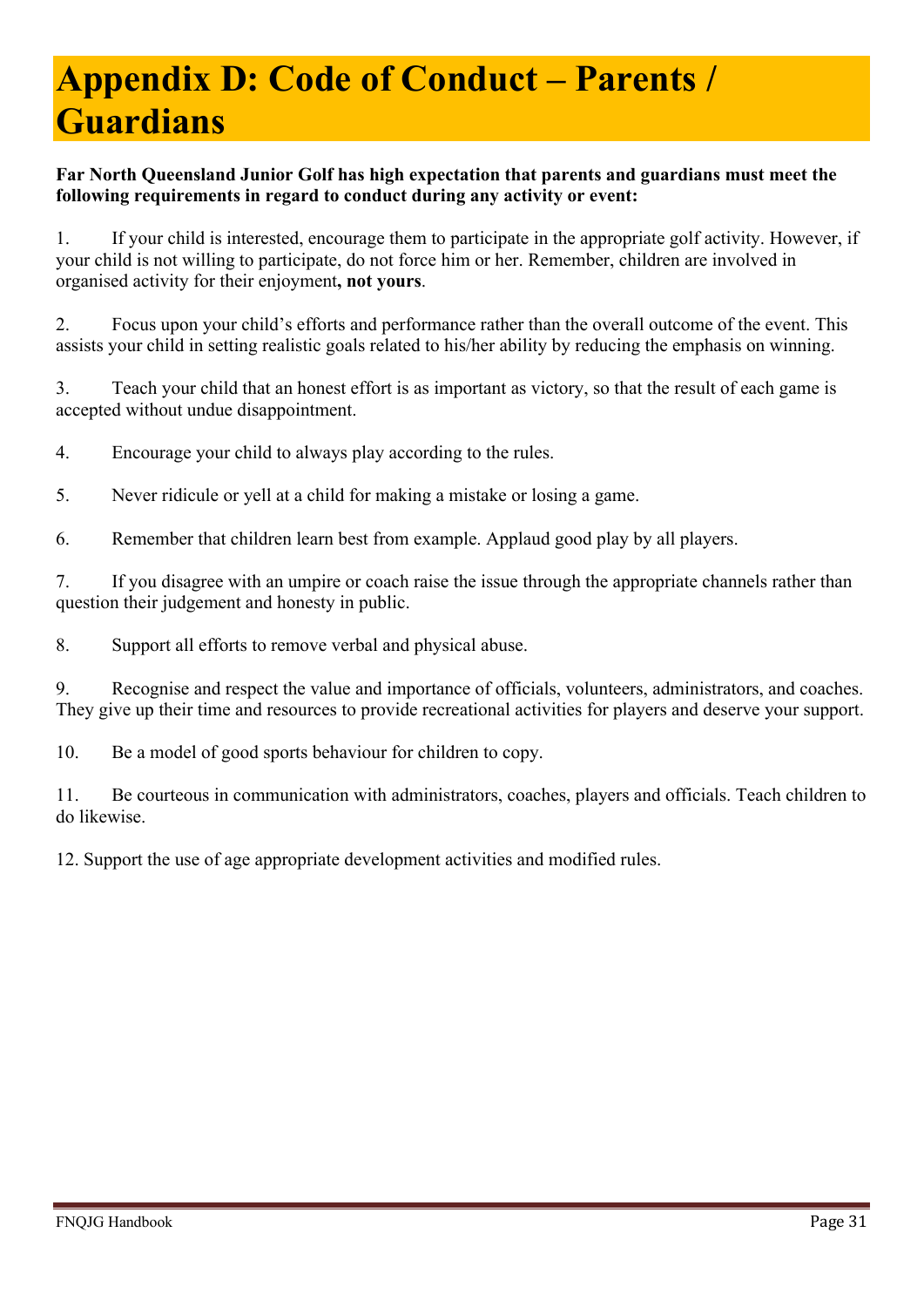### **Appendix E: Code of Conduct – Official**

#### **FNQGA and FNQDLGA have high expectation of the conduct of our representative officials this includes Coaches, Volunteers, and community instructors.**

#### **JUNIOR COACHES AND VOLUNTEERS ARE EXPECTED TO:**

- 1. As a representative of Far North Queensland District all Officials will:
	- a. Be a positive role model.
	- b. Know the rules and understand the consequences if rules are breached.
	- c. Operate within the rules and spirit of golf, promoting fair play over winning at any cost.
	- d. Encourage and support opportunities for people to learn appropriate behaviour and skills.
	- e. Support opportunities for participation in all aspects of the sport.
	- f. Treat each person as an individual.
	- g. Display control and courtesy to all involved with the sport.

2. Respect the rights and worth of every person regardless of their gender, ability, cultural background or religion.

3. Respect the decisions of umpires, officials, coaches and administrators in the conduct of the sport.

4. Wherever practical, avoid unaccompanied and unobserved one-on-one activity (when in a supervisory capacity or where a power imbalance will exist) with people less than the age of 18 years.

- 5. Adopt appropriate and responsible behaviour in all interactions.
- 6. Adopt responsible behaviour in relation to alcohol and other drugs.
- 7. Act with integrity and objectivity, and accept responsibility for your decisions and actions.
- 8. Ensure your decisions and actions contribute to a safe environment.
- 9. Ensure your decisions and actions contribute to a harassment free environment.
- 10. Do not tolerate harmful or abusive behaviour.
- 11. Place the safety and welfare of the athletes above all else.

12. Help each person (athlete, umpire etc.) reach their potential - respect the talent, developmental stage and goals of each person and compliment and encourage with positive and supportive feedback.

13. Any physical contact with a person should be appropriate to the situation and necessary for the person's skill development.

24. Be honest and do not allow your qualifications to be misrepresented.

FNQJG Handbook Page 32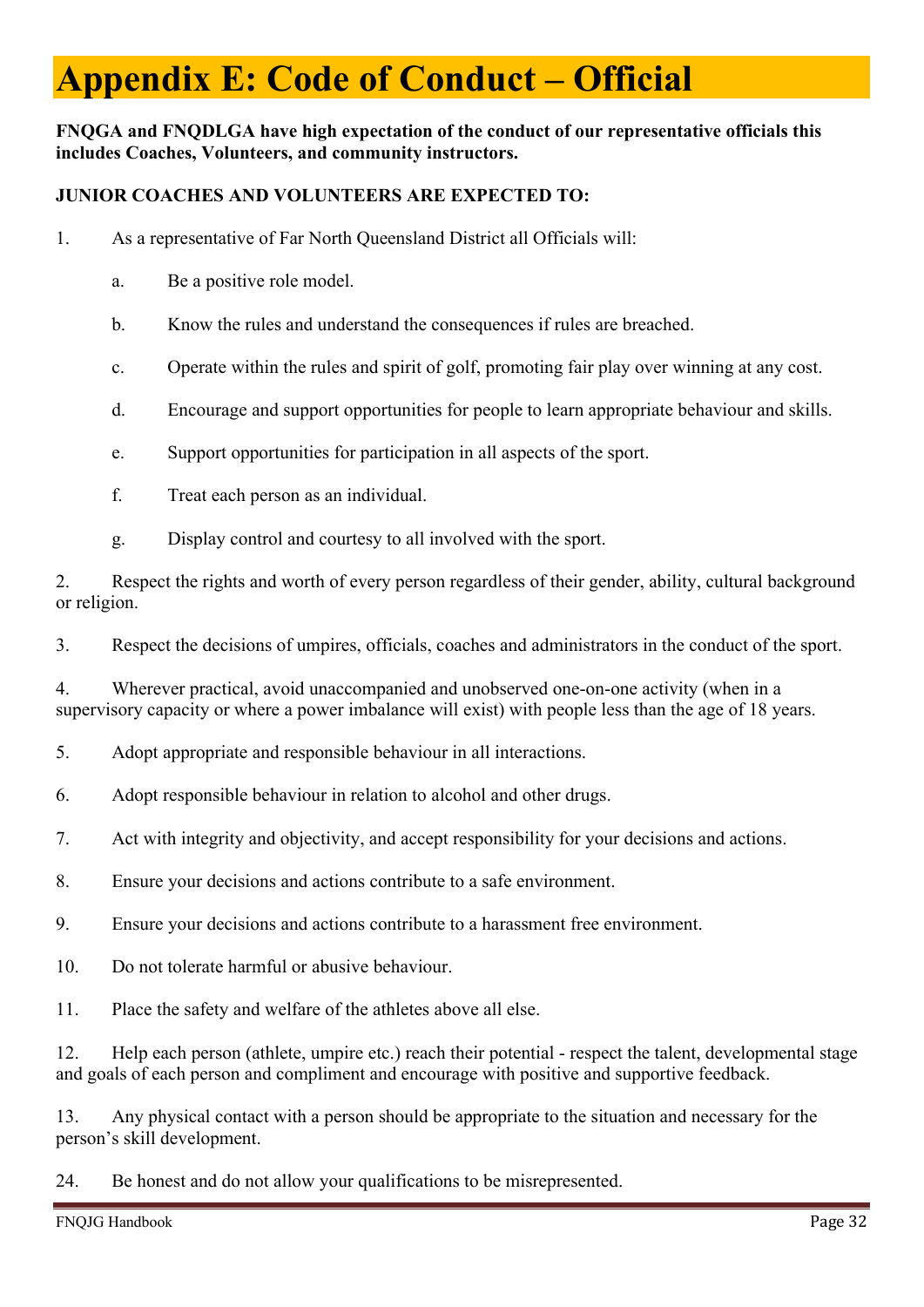**Serious breach of the Code of Conduct could result in the coach and/or junior volunteer being terminated from their position.**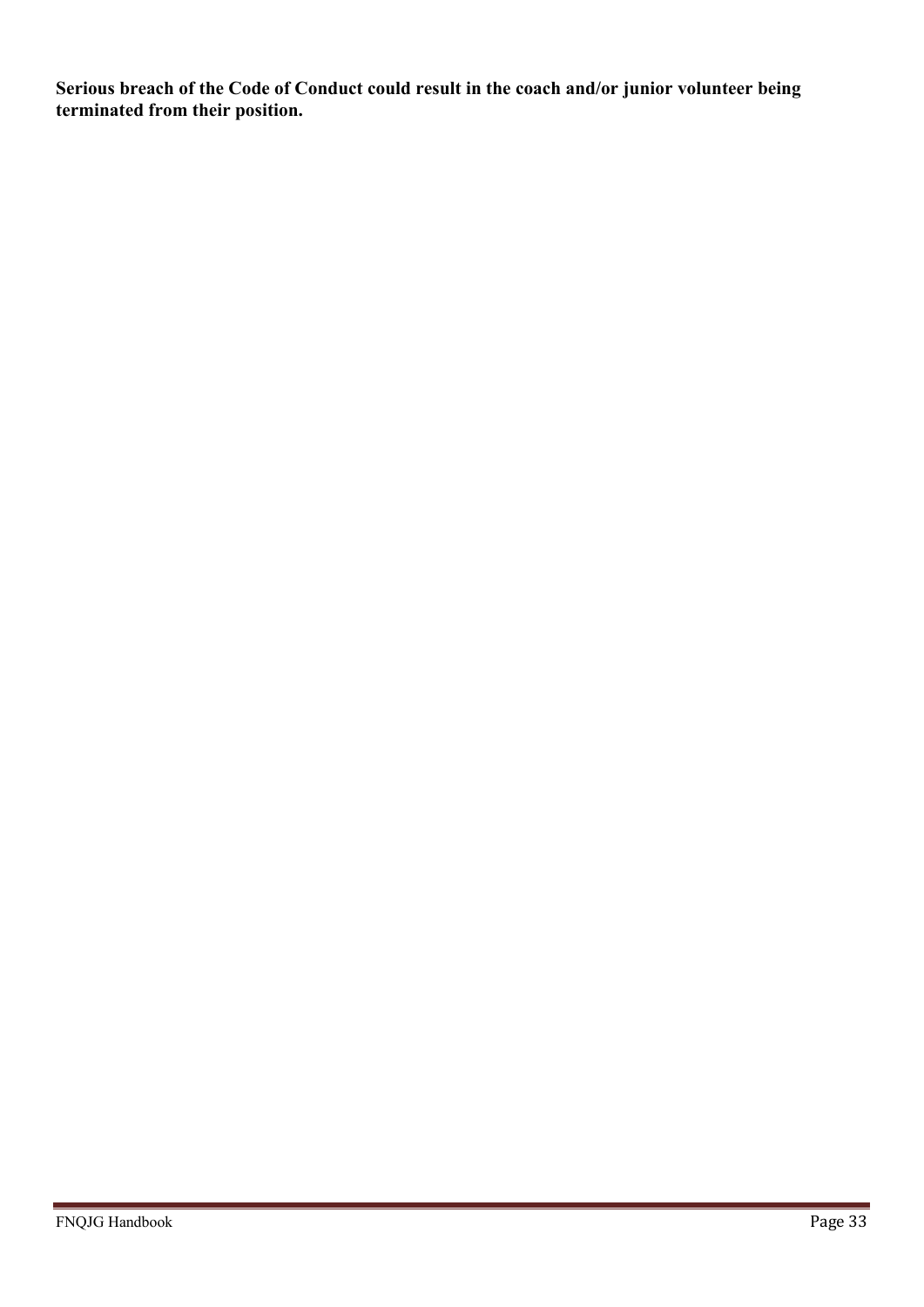### **Appendix F: Code of Conduct – Representative Players**

#### **FNQGA and FNQDLGA have high expectations of the conduct of our representative players.**

#### **REPRESENTATIVE PLAYERS ARE EXPECTED TO:**

- 1. Follow all directions of, and respect the position of team captain and team manager.
- 2. Co-operate with the team manager, team captain and team mates.
- 3. Encourage and support team mates.
- 4. Act responsibly at all times whether with the entire group or separated.

5. Understand and respect cultural and social differences, and behave with sensitivity and due consideration of others.

6. Follow all regulation and codes specified by places of accommodation, golf club or anywhere else. Do not damage, steal or otherwise interfere with any property.

7. Be friendly, a good sport and show respect for opponents and their skills.

8. Abide by the competition conditions and rules. Never argue with an official decision or a decision by a club committee member.

9. Respect the privacy of others when sharing a room. Ensure room is kept tidy so gear does not go missing.

10. At all times observe Far North Queensland Junior's Code of Conduct.

#### **PLAYERS WILL NOT UNDERTAKE ANY OF THE FOLLOWING (NON-EXCLUSIVE) ACTIVITIES:**

11. Use or supply of drugs (unless required for a medical condition)

- 12. Souvenir any property which is not their own or commit any other law-breaking offence.
- 13. Accept any invitation unless permission has been obtained from the team captain.

14. Leave their place of accommodation without permission from the team captain and/or officials in charge of the group.

15. Use of objectionable or obscene language or gesture.

16**.** Engage in any activity likely to compromise or endanger the reputation of Far North Queensland Junior Golf.

**Serious breach of the Code of Conduct will result in the representative being sent home by the first available transport. Any additional expense incurred will be the responsibility of the person concerned.**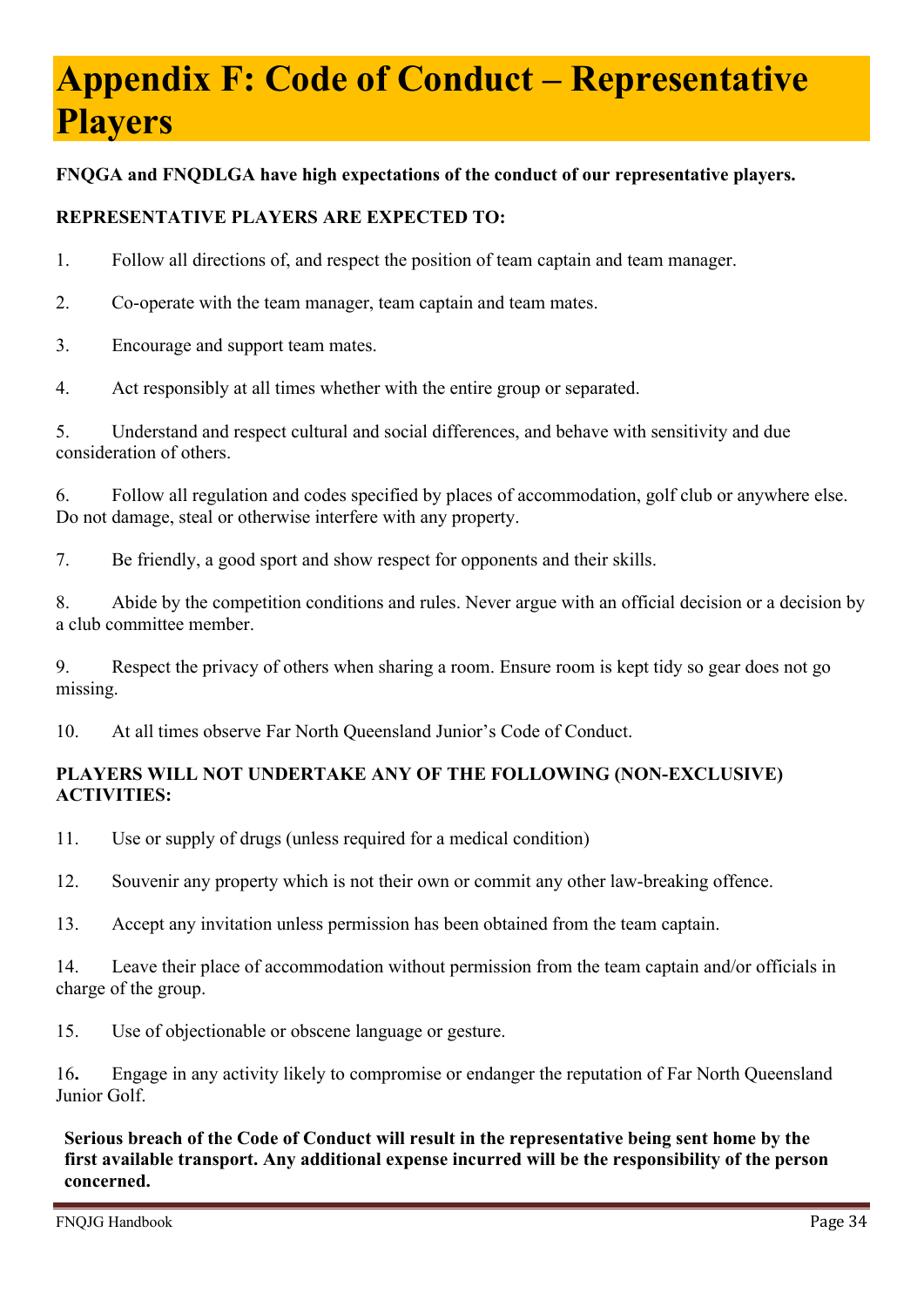**By signing this form, you CONFIRM that you have read or had been explained the Code of Conduct and understand its nature and purport.** 

| <b>Player's Name:</b>        | <b>Player's Signature:</b> |  |  |
|------------------------------|----------------------------|--|--|
| Dated:                       |                            |  |  |
| <b>Parent/Guardian Name:</b> | Signature:                 |  |  |

**Dated: \_\_\_\_\_\_\_\_\_\_\_\_\_\_\_\_**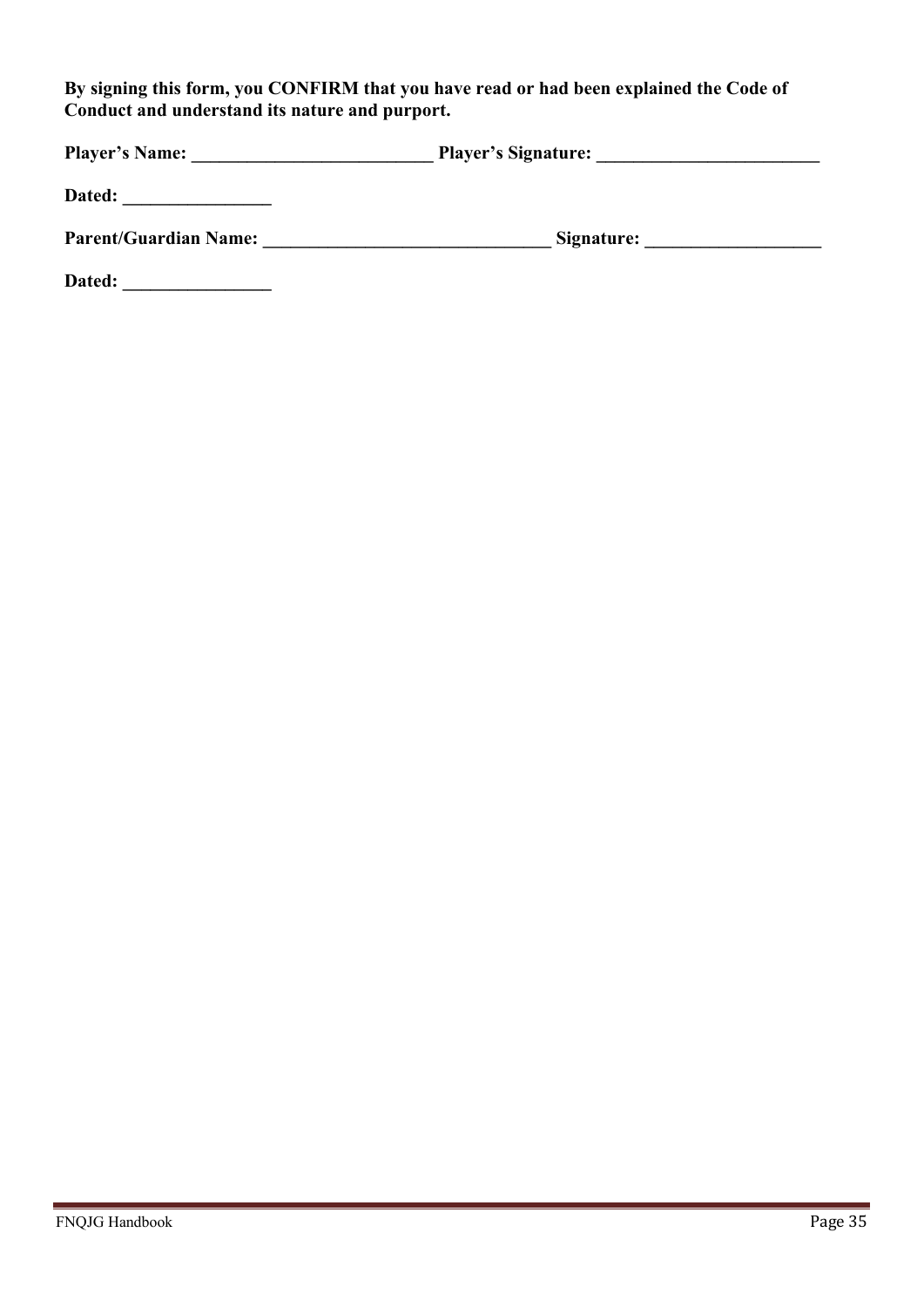### **Appendix G: Modified Course Set up and Rules**

#### **Modified Course Set-up Guidelines**

1. It is recommended that considerable thought be given to modifying the length of the course played for Sub-Junior Events. A common practice is to play the event from the 150 metre markers on the course by placing temporary tee markers (domes/witches' hats) adjacent to a mark on the fairway or light rough. This method doesn't offer much variety in par or length of hole and once a junior player becomes proficient enough in skill, he/she tends to just use the driver all day. An alternate option is to reduce the holes by 50% of their full length and still refer to the holes as the existing par and stroke index. It also recommended that when placing temporary tee markers, they be placed at the nearest practical point to the measurement.

Example:

460m par 5  $\omega$  50% = 230m par 5, 375m par 4  $\omega$  50% = 187.5m par 4, 142m par 3  $\omega$  50% = 71m par 3

#### **Rule Modifications**

2. Consideration should be given to at what stage in a Junior Golfers development you introduce the Rules of Golf in their entirety. A progression from none for the very new golfer to a few and finally a good understanding of the basic rules would be considered a development pathway.

#### **Example Rule Modification**

3. **Green - Side Bunkers** – 3/6-Hole modified players must make one (1) attempt to play out of a bunker before they are eligible for a drop to the side of the bunker no nearer the hole, add one stroke. 9-hole modified players must make two (2) attempts to play out of a bunker before they are eligible for a drop to the side of the bunker no nearer the hole, add one stroke. Novices are not eligible for any free drops out of bunkers.

4. **Fairway Bunkers** – Drop out to the nearest point, not closer to the hole, so the player does not have to play over the bunker. A player may choose to play from the bunker and after any shot in the bunker may proceed as above. Scoring when relief is taken: add one stroke extra to that hole's score.

5. **Lateral Water Hazard** – Drop a ball from near the point on the fairway where the ball went into the hazard. Scoring: add one stroke extra to that hole's score for each time it enters the hazard.

6. **Water hazard** – Drop out to the nearest point, not closer to the hole, so the player does not have to play over the hazard. Scoring: add one stroke extra for each time the ball enters the hazard and relief is taken on the hole to the score.

7. **Lost Ball** – Play a ball from where you hit the shot, add one extra stroke.

8. **Out of Bounds** – Play a ball from where you hit the shot, add one extra stroke (no penalty, 3/6 Holes Modified only).

9. **Air Swings** – If a player does not have a handicap, they are not penalised for air swings. When playing for a handicap they must be counted as it is part of their progression.